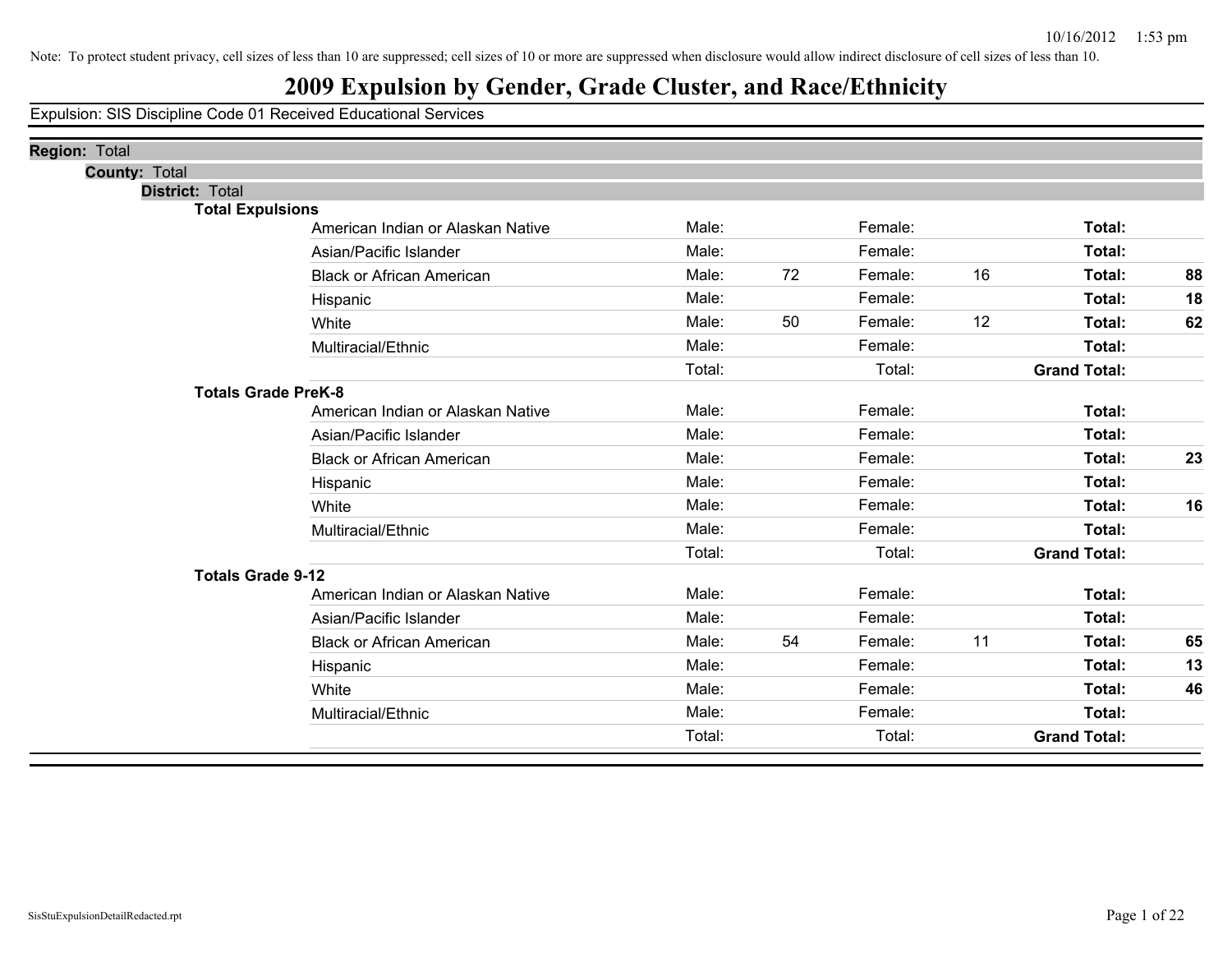### **2009 Expulsion by Gender, Grade Cluster, and Race/Ethnicity**

Expulsion: SIS Discipline Code 01 Received Educational Services

| Region: Alxndr/John/Masc/Pulski/Unon ROE (02)      |                                   |        |         |                     |
|----------------------------------------------------|-----------------------------------|--------|---------|---------------------|
| County: Union (091)                                |                                   |        |         |                     |
| District: Shawnee CUSD 84 (084026)                 |                                   |        |         |                     |
| Grade 9-12                                         |                                   |        |         |                     |
|                                                    | American Indian or Alaskan Native | Male:  | Female: | Total:              |
|                                                    | Asian/Pacific Islander            | Male:  | Female: | Total:              |
|                                                    | <b>Black or African American</b>  | Male:  | Female: | Total:              |
|                                                    | Hispanic                          | Male:  | Female: | Total:              |
|                                                    | White                             | Male:  | Female: | Total:              |
|                                                    | Multiracial/Ethnic                | Male:  | Female: | Total:              |
|                                                    |                                   | Total: | Total:  | <b>Grand Total:</b> |
|                                                    |                                   |        |         |                     |
| Region: Bond/Effingham/Fayette ROE (03)            |                                   |        |         |                     |
| County: Effingham (025)                            |                                   |        |         |                     |
| District: Dieterich CUSD 30 (030026)<br>Grade 9-12 |                                   |        |         |                     |
|                                                    | American Indian or Alaskan Native | Male:  | Female: | Total:              |
|                                                    | Asian/Pacific Islander            | Male:  | Female: | Total:              |
|                                                    | <b>Black or African American</b>  | Male:  | Female: | Total:              |
|                                                    | Hispanic                          | Male:  | Female: | Total:              |
|                                                    | White                             | Male:  | Female: | Total:              |
|                                                    | Multiracial/Ethnic                | Male:  | Female: | Total:              |
|                                                    |                                   | Total: | Total:  | <b>Grand Total:</b> |
| District: Effingham CUSD 40 (040026)               |                                   |        |         |                     |
| Grade 9-12                                         |                                   |        |         |                     |
|                                                    | American Indian or Alaskan Native | Male:  | Female: | Total:              |
|                                                    | Asian/Pacific Islander            | Male:  | Female: | Total:              |
|                                                    | <b>Black or African American</b>  | Male:  | Female: | Total:              |
|                                                    | Hispanic                          | Male:  | Female: | Total:              |
|                                                    | White                             | Male:  | Female: | Total:              |
|                                                    | Multiracial/Ethnic                | Male:  | Female: | Total:              |
|                                                    |                                   | Total: | Total:  | <b>Grand Total:</b> |

**Region:** Boone/Winnebago ROE (04)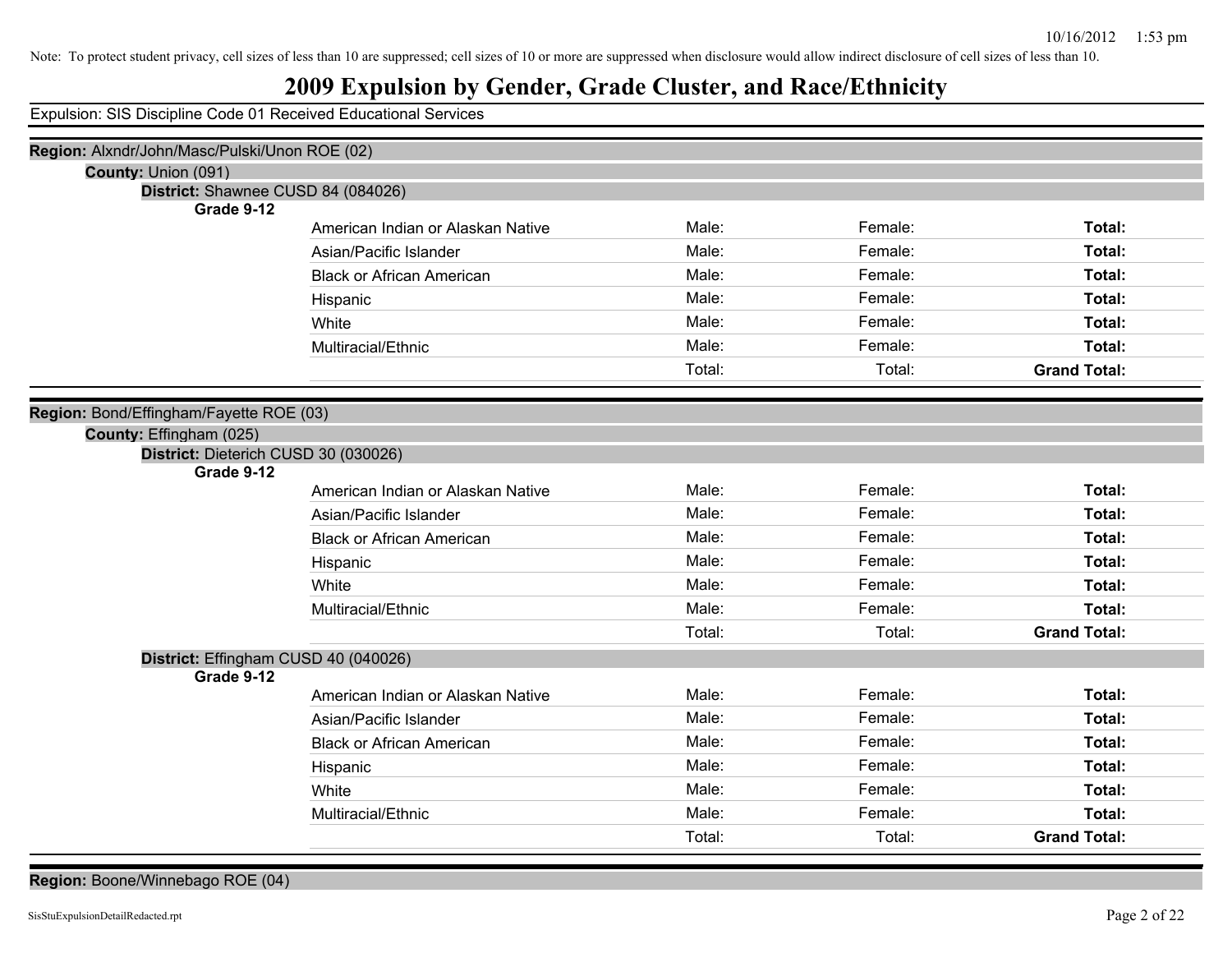### **2009 Expulsion by Gender, Grade Cluster, and Race/Ethnicity**

Expulsion: SIS Discipline Code 01 Received Educational Services

| County: Winnebago (101)                        |                                   |        |         |                     |    |
|------------------------------------------------|-----------------------------------|--------|---------|---------------------|----|
| District: Rockford SD 205 (205025)             |                                   |        |         |                     |    |
| <b>Grade PreK-8</b>                            |                                   | Male:  | Female: | Total:              |    |
|                                                | American Indian or Alaskan Native |        |         |                     |    |
|                                                | Asian/Pacific Islander            | Male:  | Female: | Total:              |    |
|                                                | <b>Black or African American</b>  | Male:  | Female: | Total:              |    |
|                                                | Hispanic                          | Male:  | Female: | Total:              |    |
|                                                | White                             | Male:  | Female: | Total:              |    |
|                                                | Multiracial/Ethnic                | Male:  | Female: | Total:              |    |
|                                                |                                   | Total: | Total:  | <b>Grand Total:</b> |    |
| Grade 9-12                                     |                                   |        |         |                     |    |
|                                                | American Indian or Alaskan Native | Male:  | Female: | Total:              |    |
|                                                | Asian/Pacific Islander            | Male:  | Female: | Total:              |    |
|                                                | <b>Black or African American</b>  | Male:  | Female: | Total:              | 12 |
|                                                | Hispanic                          | Male:  | Female: | Total:              |    |
|                                                | White                             | Male:  | Female: | Total:              |    |
|                                                | Multiracial/Ethnic                | Male:  | Female: | Total:              |    |
|                                                |                                   | Total: | Total:  | <b>Grand Total:</b> |    |
| Region: Carroll/Jo Daviess/Stephenson ROE (08) |                                   |        |         |                     |    |
| <b>County: Jodaviess (043)</b>                 |                                   |        |         |                     |    |
| District: East Dubuque USD 119 (119022)        |                                   |        |         |                     |    |
| Grade 9-12                                     | American Indian or Alaskan Native | Male:  | Female: | Total:              |    |
|                                                | Asian/Pacific Islander            | Male:  | Female: | Total:              |    |
|                                                | <b>Black or African American</b>  | Male:  | Female: | Total:              |    |
|                                                |                                   | Male:  | Female: |                     |    |
|                                                | Hispanic                          |        |         | Total:              |    |
|                                                | White                             | Male:  | Female: | Total:              |    |
|                                                | Multiracial/Ethnic                | Male:  | Female: | Total:              |    |
|                                                |                                   | Total: | Total:  | <b>Grand Total:</b> |    |
| Region: Christian/Montgomery ROE (10)          |                                   |        |         |                     |    |
| $\Omega$ = === t == M = = t = === = = (0.00)   |                                   |        |         |                     |    |

**County:** Montgomery (068)

**District:** Litchfield CUSD 12 (012026)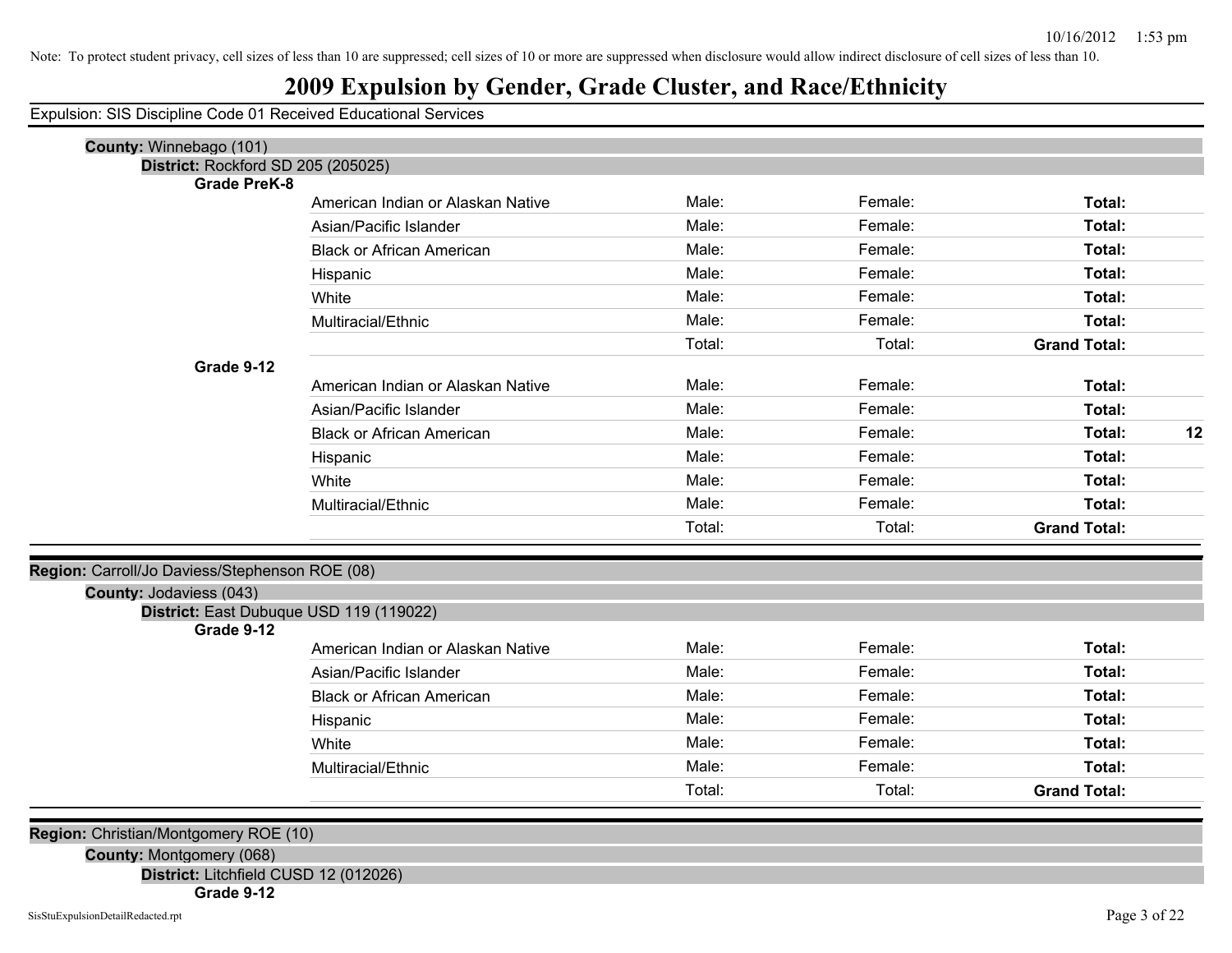### **2009 Expulsion by Gender, Grade Cluster, and Race/Ethnicity**

| Expulsion: SIS Discipline Code 01 Received Educational Services |                                   |        |         |                     |
|-----------------------------------------------------------------|-----------------------------------|--------|---------|---------------------|
|                                                                 | American Indian or Alaskan Native | Male:  | Female: | Total:              |
|                                                                 | Asian/Pacific Islander            | Male:  | Female: | Total:              |
|                                                                 | <b>Black or African American</b>  | Male:  | Female: | Total:              |
|                                                                 | Hispanic                          | Male:  | Female: | Total:              |
|                                                                 | White                             | Male:  | Female: | Total:              |
|                                                                 | Multiracial/Ethnic                | Male:  | Female: | Total:              |
|                                                                 |                                   | Total: | Total:  | <b>Grand Total:</b> |
| Region: Clk/Cls/Cmbn/Dglas/Edgr/Mltr/Shlb (11)                  |                                   |        |         |                     |
| County: Edgar (023)                                             |                                   |        |         |                     |
| District: Paris-Union SD 95 (095025)                            |                                   |        |         |                     |
| Grade 9-12                                                      |                                   |        |         |                     |
|                                                                 | American Indian or Alaskan Native | Male:  | Female: | Total:              |
|                                                                 | Asian/Pacific Islander            | Male:  | Female: | Total:              |
|                                                                 | <b>Black or African American</b>  | Male:  | Female: | Total:              |
|                                                                 | Hispanic                          | Male:  | Female: | Total:              |
|                                                                 | White                             | Male:  | Female: | Total:              |
|                                                                 | Multiracial/Ethnic                | Male:  | Female: | Total:              |
|                                                                 |                                   | Total: | Total:  | <b>Grand Total:</b> |
| <b>County: Moultrie (070)</b>                                   |                                   |        |         |                     |
| District: Sullivan CUSD 300 (300026)                            |                                   |        |         |                     |
| Grade 9-12                                                      | American Indian or Alaskan Native | Male:  | Female: | Total:              |
|                                                                 | Asian/Pacific Islander            | Male:  | Female: | Total:              |
|                                                                 | <b>Black or African American</b>  | Male:  | Female: | Total:              |
|                                                                 |                                   | Male:  |         |                     |
|                                                                 | Hispanic                          |        | Female: | Total:              |
|                                                                 | White                             | Male:  | Female: | Total:              |
|                                                                 | Multiracial/Ethnic                | Male:  | Female: | Total:              |
|                                                                 |                                   | Total: | Total:  | <b>Grand Total:</b> |
| Region: Crawford-Lawrence Educ Serv Reg (15)                    |                                   |        |         |                     |

**County:** Cook (016)

**District:** City of Chicago SD 299 (299025)

**Grade PreK-8**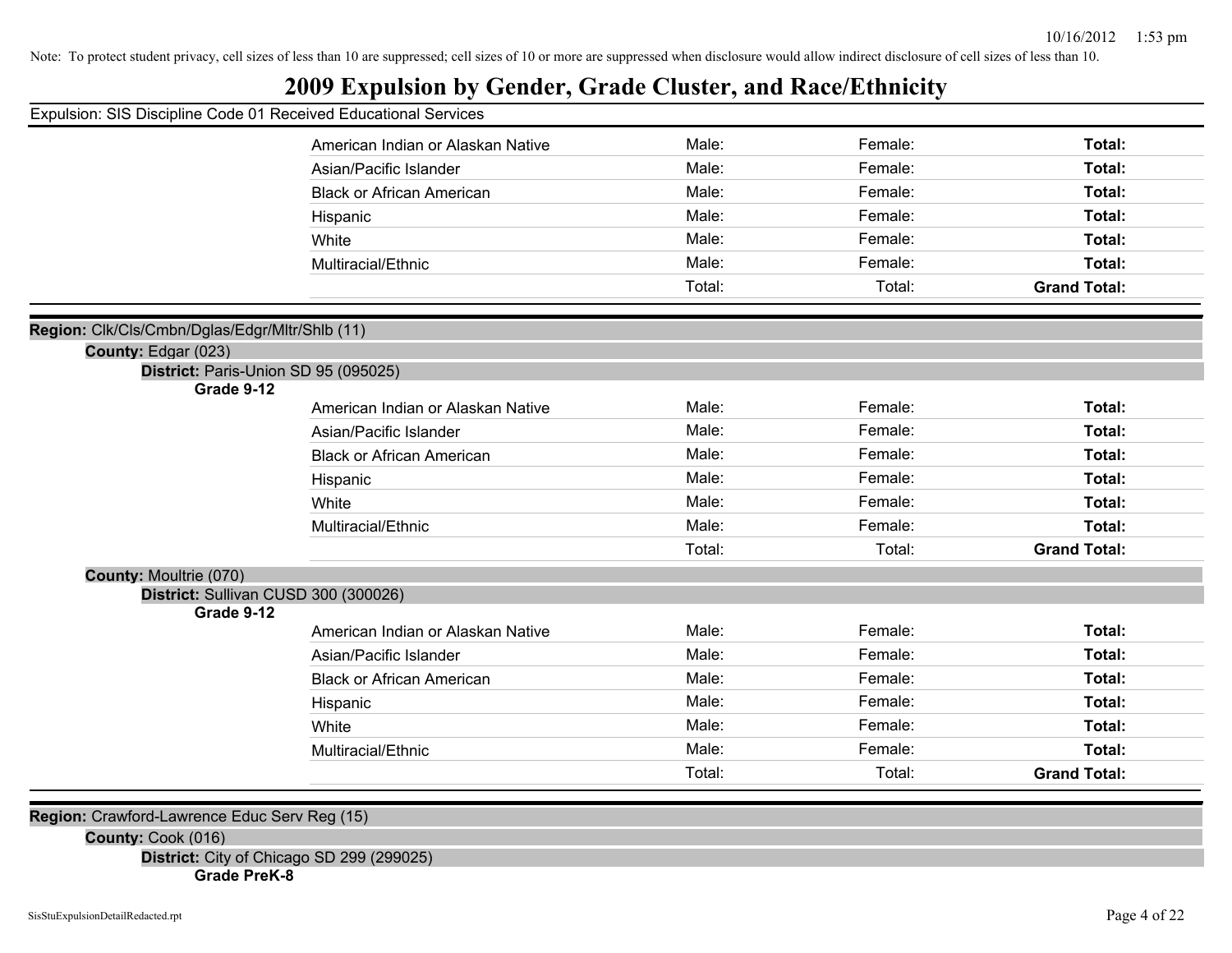### **2009 Expulsion by Gender, Grade Cluster, and Race/Ethnicity**

Expulsion: SIS Discipline Code 01 Received Educational Services

|                                                            | American Indian or Alaskan Native | Male:  | Female: | Total:              |    |
|------------------------------------------------------------|-----------------------------------|--------|---------|---------------------|----|
|                                                            | Asian/Pacific Islander            | Male:  | Female: | Total:              |    |
|                                                            | <b>Black or African American</b>  | Male:  | Female: | Total:              | 15 |
|                                                            | Hispanic                          | Male:  | Female: | Total:              |    |
|                                                            | White                             | Male:  | Female: | Total:              |    |
|                                                            | Multiracial/Ethnic                | Male:  | Female: | Total:              |    |
|                                                            |                                   | Total: | Total:  | <b>Grand Total:</b> |    |
| Grade 9-12                                                 |                                   |        |         |                     |    |
|                                                            | American Indian or Alaskan Native | Male:  | Female: | Total:              |    |
|                                                            | Asian/Pacific Islander            | Male:  | Female: | Total:              |    |
|                                                            | <b>Black or African American</b>  | Male:  | Female: | Total:              | 17 |
|                                                            | Hispanic                          | Male:  | Female: | Total:              |    |
|                                                            | White                             | Male:  | Female: | Total:              |    |
|                                                            | Multiracial/Ethnic                | Male:  | Female: | Total:              |    |
|                                                            |                                   | Total: | Total:  | <b>Grand Total:</b> |    |
|                                                            |                                   |        |         |                     |    |
| Region: De Kalb ROE (16)                                   |                                   |        |         |                     |    |
| County: Dekalb (019)<br>District: DeKalb CUSD 428 (428026) |                                   |        |         |                     |    |
| Grade 9-12                                                 |                                   |        |         |                     |    |
|                                                            | American Indian or Alaskan Native | Male:  | Female: | Total:              |    |
|                                                            | Asian/Pacific Islander            | Male:  | Female: | Total:              |    |
|                                                            | <b>Black or African American</b>  | Male:  | Female: | Total:              |    |
|                                                            | Hispanic                          | Male:  | Female: | Total:              |    |
|                                                            | White                             | Male:  | Female: | Total:              |    |
|                                                            | Multiracial/Ethnic                | Male:  | Female: | Total:              |    |
|                                                            |                                   | Total: | Total:  | <b>Grand Total:</b> |    |
| District: Sandwich CUSD 430 (430026)                       |                                   |        |         |                     |    |
| Grade 9-12                                                 |                                   |        |         |                     |    |
|                                                            | American Indian or Alaskan Native | Male:  | Female: | Total:              |    |
|                                                            | Asian/Pacific Islander            | Male:  | Female: | Total:              |    |
|                                                            | <b>Black or African American</b>  | Male:  | Female: | Total:              |    |
|                                                            | Hispanic                          | Male:  | Female: | Total:              |    |
|                                                            | White                             | Male:  | Female: | Total:              |    |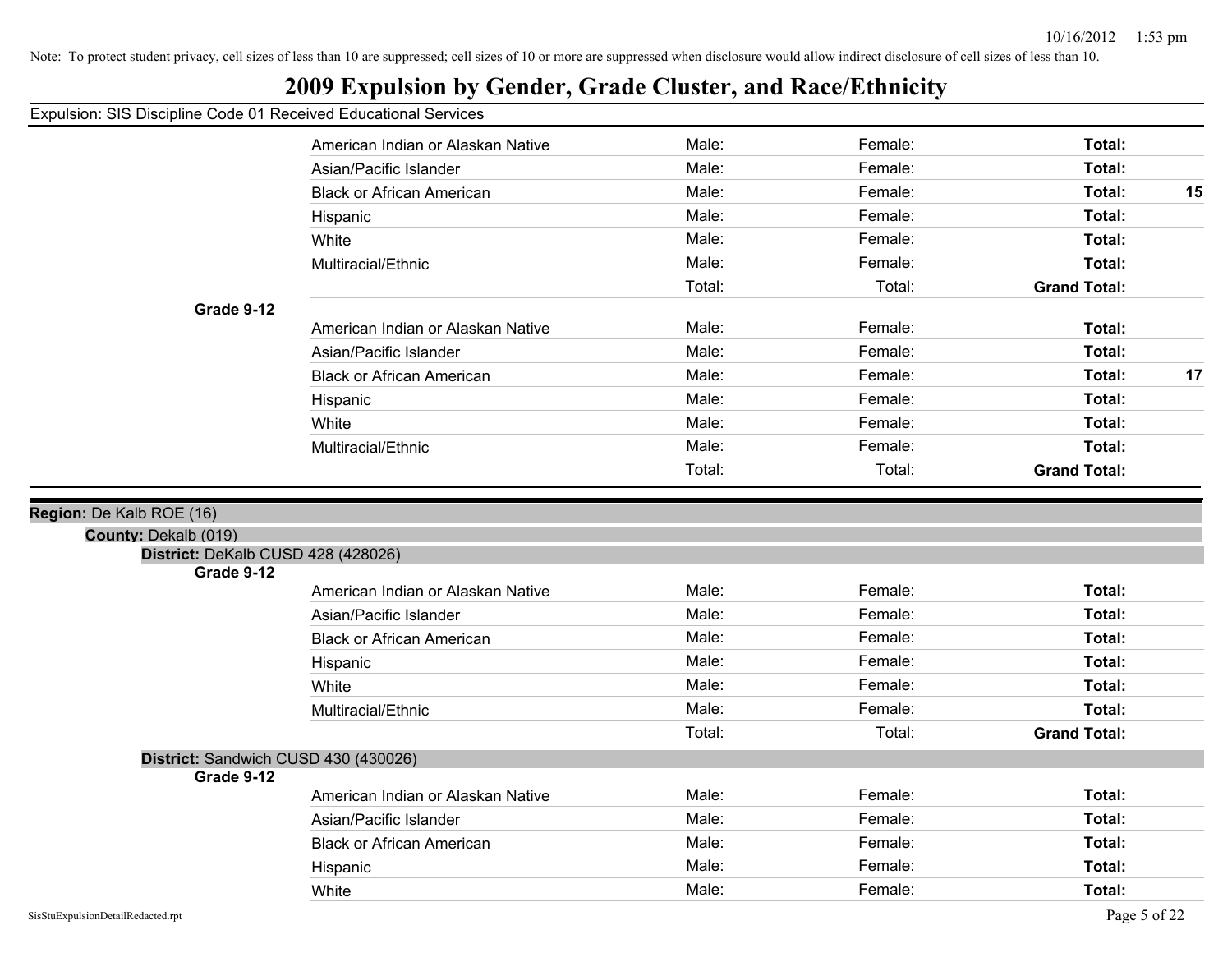| Expulsion: SIS Discipline Code 01 Received Educational Services |                                       |        |         |                     |
|-----------------------------------------------------------------|---------------------------------------|--------|---------|---------------------|
|                                                                 | Multiracial/Ethnic                    | Male:  | Female: | Total:              |
|                                                                 |                                       | Total: | Total:  | <b>Grand Total:</b> |
|                                                                 |                                       |        |         |                     |
| Region: De Witt/Livingston/McLean ROE (17)                      |                                       |        |         |                     |
| County: Livingston (053)                                        |                                       |        |         |                     |
| Grade 9-12                                                      | District: Dwight Twp HSD 230 (230017) |        |         |                     |
|                                                                 | American Indian or Alaskan Native     | Male:  | Female: | Total:              |
|                                                                 | Asian/Pacific Islander                | Male:  | Female: | Total:              |
|                                                                 | <b>Black or African American</b>      | Male:  | Female: | Total:              |
|                                                                 | Hispanic                              | Male:  | Female: | Total:              |
|                                                                 | White                                 | Male:  | Female: | Total:              |
|                                                                 | Multiracial/Ethnic                    | Male:  | Female: | Total:              |
|                                                                 |                                       | Total: | Total:  | <b>Grand Total:</b> |
|                                                                 |                                       |        |         |                     |
| Region: DuPage ROE (19)                                         |                                       |        |         |                     |
| County: Dupage (022)                                            |                                       |        |         |                     |
| District: Fenton CHSD 100 (100016)<br>Grade 9-12                |                                       |        |         |                     |
|                                                                 | American Indian or Alaskan Native     | Male:  | Female: | Total:              |
|                                                                 | Asian/Pacific Islander                | Male:  | Female: | Total:              |
|                                                                 | <b>Black or African American</b>      | Male:  | Female: | Total:              |
|                                                                 | Hispanic                              | Male:  | Female: | Total:              |
|                                                                 | White                                 | Male:  | Female: | Total:              |
|                                                                 | Multiracial/Ethnic                    | Male:  | Female: | Total:              |
|                                                                 |                                       | Total: | Total:  | <b>Grand Total:</b> |
| District: Keeneyville SD 20 (020002)                            |                                       |        |         |                     |
| <b>Grade PreK-8</b>                                             |                                       |        |         |                     |
|                                                                 | American Indian or Alaskan Native     | Male:  | Female: | Total:              |
|                                                                 | Asian/Pacific Islander                | Male:  | Female: | Total:              |
|                                                                 | <b>Black or African American</b>      | Male:  | Female: | Total:              |
|                                                                 | Hispanic                              | Male:  | Female: | Total:              |
|                                                                 | White                                 | Male:  | Female: | Total:              |
|                                                                 | Multiracial/Ethnic                    | Male:  | Female: | Total:              |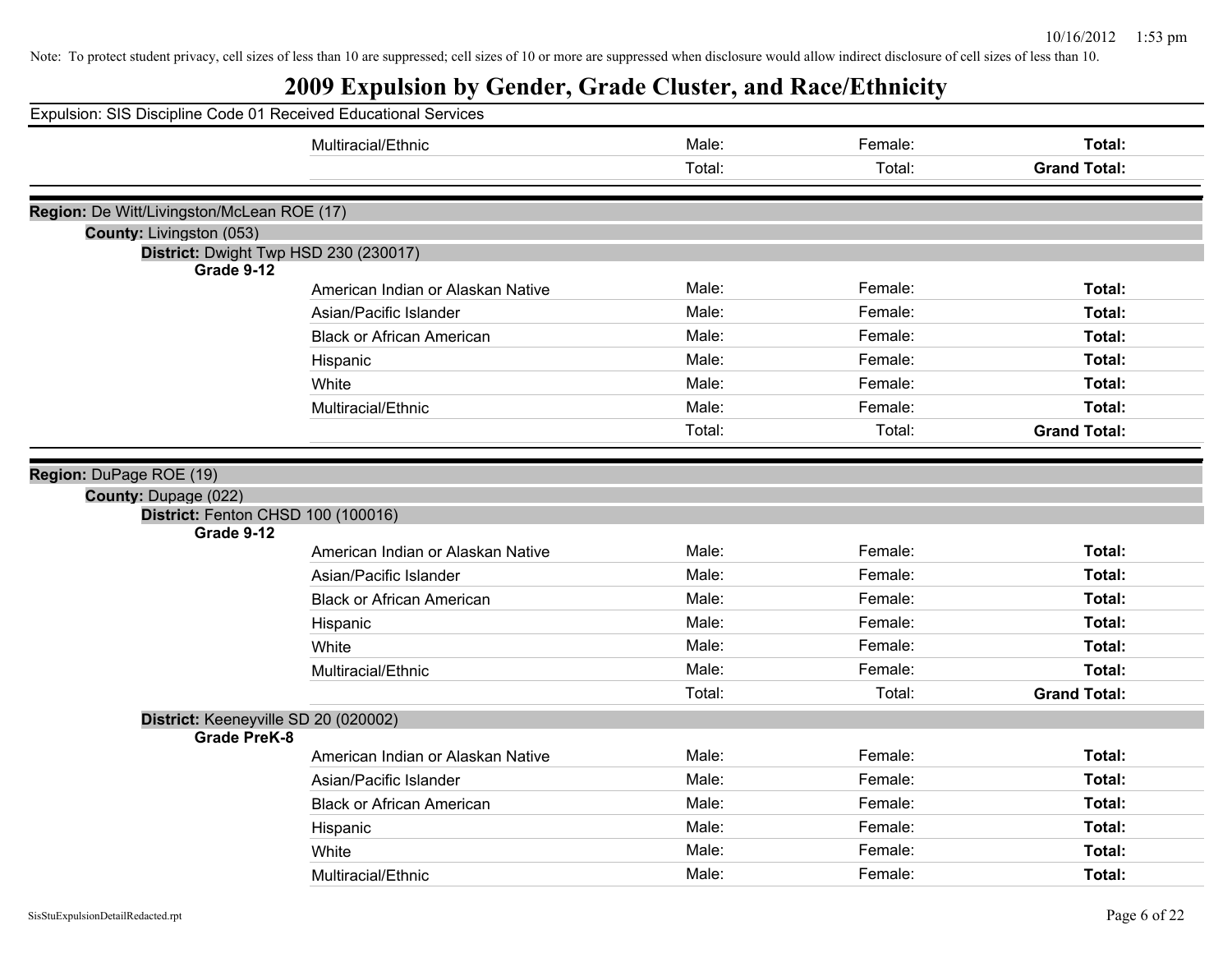### **2009 Expulsion by Gender, Grade Cluster, and Race/Ethnicity**

Expulsion: SIS Discipline Code 01 Received Educational Services

|                                                                        |                                        | Total: | Total:  | <b>Grand Total:</b> |
|------------------------------------------------------------------------|----------------------------------------|--------|---------|---------------------|
|                                                                        | District: Lake Park CHSD 108 (108016)  |        |         |                     |
| Grade 9-12                                                             |                                        |        |         |                     |
|                                                                        | American Indian or Alaskan Native      | Male:  | Female: | Total:              |
|                                                                        | Asian/Pacific Islander                 | Male:  | Female: | Total:              |
|                                                                        | <b>Black or African American</b>       | Male:  | Female: | Total:              |
|                                                                        | Hispanic                               | Male:  | Female: | Total:              |
|                                                                        | White                                  | Male:  | Female: | Total:              |
|                                                                        | Multiracial/Ethnic                     | Male:  | Female: | Total:              |
|                                                                        |                                        | Total: | Total:  | <b>Grand Total:</b> |
|                                                                        | District: Naperville CUSD 203 (203026) |        |         |                     |
| Grade 9-12                                                             |                                        |        |         |                     |
|                                                                        | American Indian or Alaskan Native      | Male:  | Female: | Total:              |
|                                                                        | Asian/Pacific Islander                 | Male:  | Female: | Total:              |
|                                                                        | <b>Black or African American</b>       | Male:  | Female: | Total:              |
|                                                                        | Hispanic                               | Male:  | Female: | Total:              |
|                                                                        | White                                  | Male:  | Female: | Total:              |
|                                                                        | Multiracial/Ethnic                     | Male:  | Female: | Total:              |
|                                                                        |                                        | Total: | Total:  | <b>Grand Total:</b> |
|                                                                        |                                        |        |         |                     |
| Region: Edwd/Gltn/Hdin/Pop/Slne/Wbh/Wn/Wh (20)<br>County: Saline (083) |                                        |        |         |                     |
|                                                                        | District: Harrisburg CUSD 3 (003026)   |        |         |                     |
| Grade 9-12                                                             |                                        |        |         |                     |
|                                                                        | American Indian or Alaskan Native      | Male:  | Female: | Total:              |
|                                                                        | Asian/Pacific Islander                 | Male:  | Female: | Total:              |
|                                                                        | <b>Black or African American</b>       | Male:  | Female: | Total:              |
|                                                                        | Hispanic                               | Male:  | Female: | Total:              |
|                                                                        | White                                  | Male:  | Female: | Total:              |
|                                                                        | Multiracial/Ethnic                     | Male:  | Female: | Total:              |
|                                                                        |                                        | Total: | Total:  | <b>Grand Total:</b> |
| County: Wayne (096)                                                    |                                        |        |         |                     |
| District: Jasper CCSD 17 (017004)                                      |                                        |        |         |                     |

**Grade PreK-8**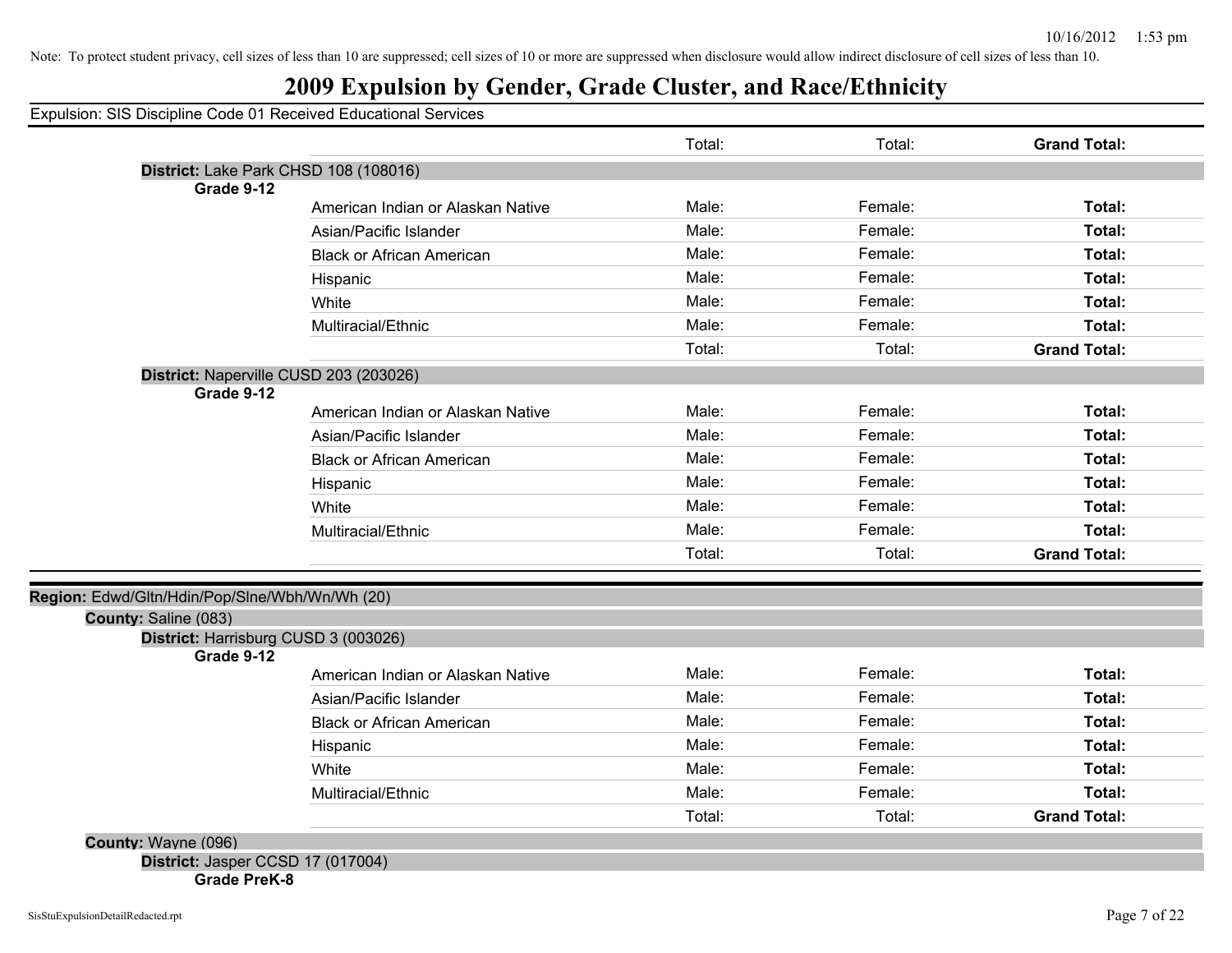|                                                                 | ູ                                 |        |         |                     |
|-----------------------------------------------------------------|-----------------------------------|--------|---------|---------------------|
| Expulsion: SIS Discipline Code 01 Received Educational Services |                                   |        |         |                     |
|                                                                 | American Indian or Alaskan Native | Male:  | Female: | Total:              |
|                                                                 | Asian/Pacific Islander            | Male:  | Female: | Total:              |
|                                                                 | <b>Black or African American</b>  | Male:  | Female: | Total:              |
|                                                                 | Hispanic                          | Male:  | Female: | Total:              |
|                                                                 | White                             | Male:  | Female: | Total:              |
|                                                                 | Multiracial/Ethnic                | Male:  | Female: | Total:              |
|                                                                 |                                   | Total: | Total:  | <b>Grand Total:</b> |
|                                                                 |                                   |        |         |                     |
| Region: Grundy/Kendall ROE (24)                                 |                                   |        |         |                     |
| County: Grundy (032)<br>District: Minooka CHSD 111 (111016)     |                                   |        |         |                     |
| Grade 9-12                                                      |                                   |        |         |                     |
|                                                                 | American Indian or Alaskan Native | Male:  | Female: | Total:              |
|                                                                 | Asian/Pacific Islander            | Male:  | Female: | Total:              |
|                                                                 | <b>Black or African American</b>  | Male:  | Female: | Total:              |
|                                                                 | Hispanic                          | Male:  | Female: | Total:              |
|                                                                 | White                             | Male:  | Female: | Total:              |
|                                                                 | Multiracial/Ethnic                | Male:  | Female: | Total:              |
|                                                                 |                                   | Total: | Total:  | <b>Grand Total:</b> |
|                                                                 |                                   |        |         |                     |
| Region: Hamilton/Jefferson ROE (25)<br>County: Hamilton (033)   |                                   |        |         |                     |
| District: Hamilton Co CUSD 10 (010026)                          |                                   |        |         |                     |
| <b>Grade PreK-8</b>                                             |                                   |        |         |                     |
|                                                                 | American Indian or Alaskan Native | Male:  | Female: | Total:              |
|                                                                 | Asian/Pacific Islander            | Male:  | Female: | Total:              |
|                                                                 | <b>Black or African American</b>  | Male:  | Female: | Total:              |
|                                                                 | Hispanic                          | Male:  | Female: | Total:              |
|                                                                 | White                             | Male:  | Female: | Total:              |
|                                                                 | Multiracial/Ethnic                | Male:  | Female: | Total:              |
|                                                                 |                                   | Total: | Total:  | <b>Grand Total:</b> |
| Grade 9-12                                                      |                                   |        |         |                     |
|                                                                 | American Indian or Alaskan Native | Male:  | Female: | Total:              |
|                                                                 | Asian/Pacific Islander            | Male:  | Female: | Total:              |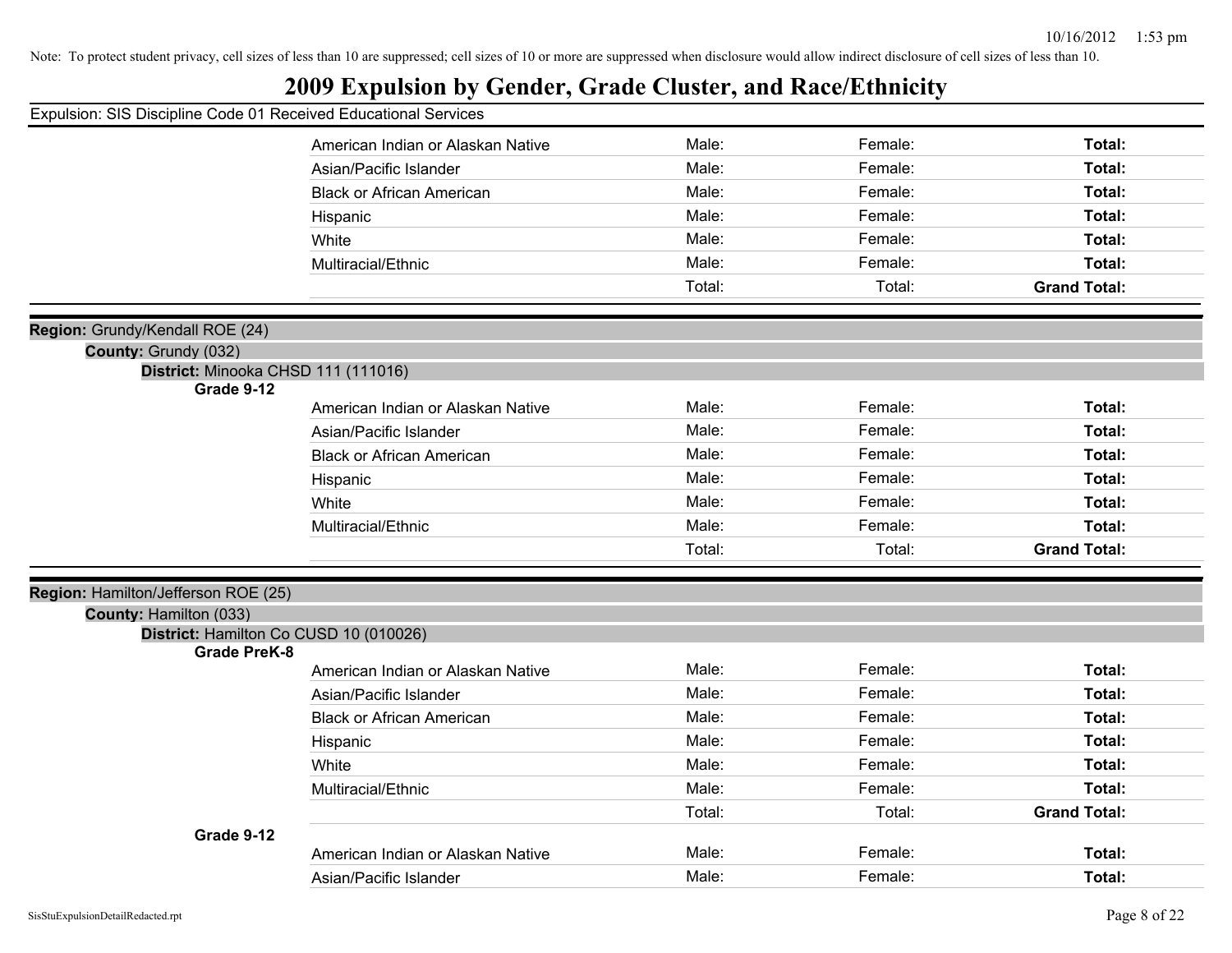|                                          | Expulsion: SIS Discipline Code 01 Received Educational Services |        |         |                     |
|------------------------------------------|-----------------------------------------------------------------|--------|---------|---------------------|
|                                          | <b>Black or African American</b>                                | Male:  | Female: | Total:              |
|                                          | Hispanic                                                        | Male:  | Female: | Total:              |
|                                          | White                                                           | Male:  | Female: | Total:              |
|                                          | Multiracial/Ethnic                                              | Male:  | Female: | Total:              |
|                                          |                                                                 | Total: | Total:  | <b>Grand Total:</b> |
| Region: Henderson/Mercer/Warren ROE (27) |                                                                 |        |         |                     |
| County: Mercer (066)                     |                                                                 |        |         |                     |
|                                          | District: Aledo CUSD 201 (201026)                               |        |         |                     |
| Grade 9-12                               |                                                                 |        |         |                     |
|                                          | American Indian or Alaskan Native                               | Male:  | Female: | Total:              |
|                                          | Asian/Pacific Islander                                          | Male:  | Female: | Total:              |
|                                          | <b>Black or African American</b>                                | Male:  | Female: | Total:              |
|                                          | Hispanic                                                        | Male:  | Female: | Total:              |
|                                          | White                                                           | Male:  | Female: | Total:              |
|                                          | Multiracial/Ethnic                                              | Male:  | Female: | Total:              |
|                                          |                                                                 | Total: | Total:  | <b>Grand Total:</b> |
| County: Warren (094)                     |                                                                 |        |         |                     |
|                                          | District: Monmouth-Roseville CUSD 238 (238026)                  |        |         |                     |
| <b>Grade PreK-8</b>                      |                                                                 |        |         |                     |
|                                          | American Indian or Alaskan Native                               | Male:  | Female: | Total:              |
|                                          | Asian/Pacific Islander                                          | Male:  | Female: | Total:              |
|                                          | <b>Black or African American</b>                                | Male:  | Female: | Total:              |
|                                          | Hispanic                                                        | Male:  | Female: | Total:              |
|                                          | White                                                           | Male:  | Female: | Total:              |
|                                          | Multiracial/Ethnic                                              | Male:  | Female: | Total:              |
|                                          |                                                                 | Total: | Total:  | <b>Grand Total:</b> |
| Region: Iroquois/Kankakee ROE (32)       |                                                                 |        |         |                     |
| County: Kankakee (046)                   |                                                                 |        |         |                     |
|                                          | District: Bradley Bourbonnais CHSD 307 (307016)                 |        |         |                     |
| Grade 9-12                               |                                                                 |        |         |                     |
|                                          | American Indian or Alaskan Native                               | Male:  | Female: | Total:              |
|                                          | Asian/Pacific Islander                                          | Male:  | Female: | Total:              |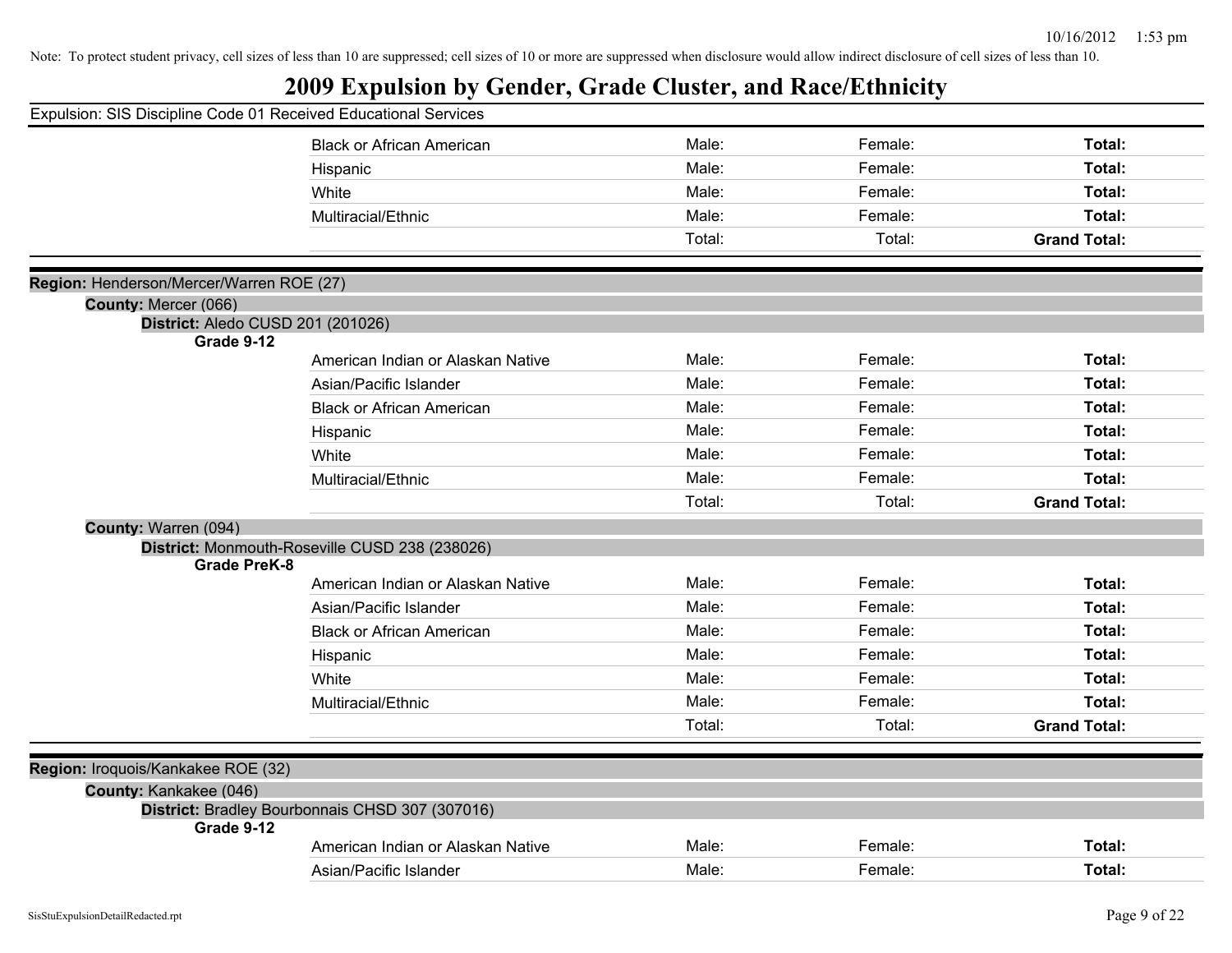|                                                             | Expulsion: SIS Discipline Code 01 Received Educational Services |        |         |                     |
|-------------------------------------------------------------|-----------------------------------------------------------------|--------|---------|---------------------|
|                                                             | <b>Black or African American</b>                                | Male:  | Female: | Total:              |
|                                                             | Hispanic                                                        | Male:  | Female: | Total:              |
| White                                                       |                                                                 | Male:  | Female: | Total:              |
|                                                             | Multiracial/Ethnic                                              | Male:  | Female: | Total:              |
|                                                             |                                                                 | Total: | Total:  | <b>Grand Total:</b> |
|                                                             |                                                                 |        |         |                     |
| Region: Kane ROE (31)                                       |                                                                 |        |         |                     |
| County: Kane (045)<br>District: CUSD 300 (300026)           |                                                                 |        |         |                     |
| Grade 9-12                                                  |                                                                 |        |         |                     |
|                                                             | American Indian or Alaskan Native                               | Male:  | Female: | Total:              |
|                                                             | Asian/Pacific Islander                                          | Male:  | Female: | Total:              |
|                                                             | <b>Black or African American</b>                                | Male:  | Female: | Total:              |
|                                                             | Hispanic                                                        | Male:  | Female: | Total:              |
| White                                                       |                                                                 | Male:  | Female: | Total:              |
|                                                             | Multiracial/Ethnic                                              | Male:  | Female: | Total:              |
|                                                             |                                                                 | Total: | Total:  | <b>Grand Total:</b> |
|                                                             |                                                                 |        |         |                     |
| Region: Knox ROE (33)                                       |                                                                 |        |         |                     |
| County: Knox (048)<br>District: R O W V A CUSD 208 (208026) |                                                                 |        |         |                     |
| <b>Grade PreK-8</b>                                         |                                                                 |        |         |                     |
|                                                             |                                                                 |        |         |                     |
|                                                             | American Indian or Alaskan Native                               | Male:  | Female: | Total:              |
|                                                             | Asian/Pacific Islander                                          | Male:  | Female: | Total:              |
|                                                             | <b>Black or African American</b>                                | Male:  | Female: | Total:              |
|                                                             | Hispanic                                                        | Male:  | Female: | Total:              |
| White                                                       |                                                                 | Male:  | Female: | Total:              |
|                                                             | Multiracial/Ethnic                                              | Male:  | Female: | Total:              |
|                                                             |                                                                 | Total: | Total:  | <b>Grand Total:</b> |
|                                                             |                                                                 |        |         |                     |
| Region: La Salle ROE (35)                                   |                                                                 |        |         |                     |
| County: Lasalle (050)                                       |                                                                 |        |         |                     |
| District: La Salle-Peru Twp HSD 120 (120017)<br>Grade 9-12  |                                                                 |        | Female: | Total:              |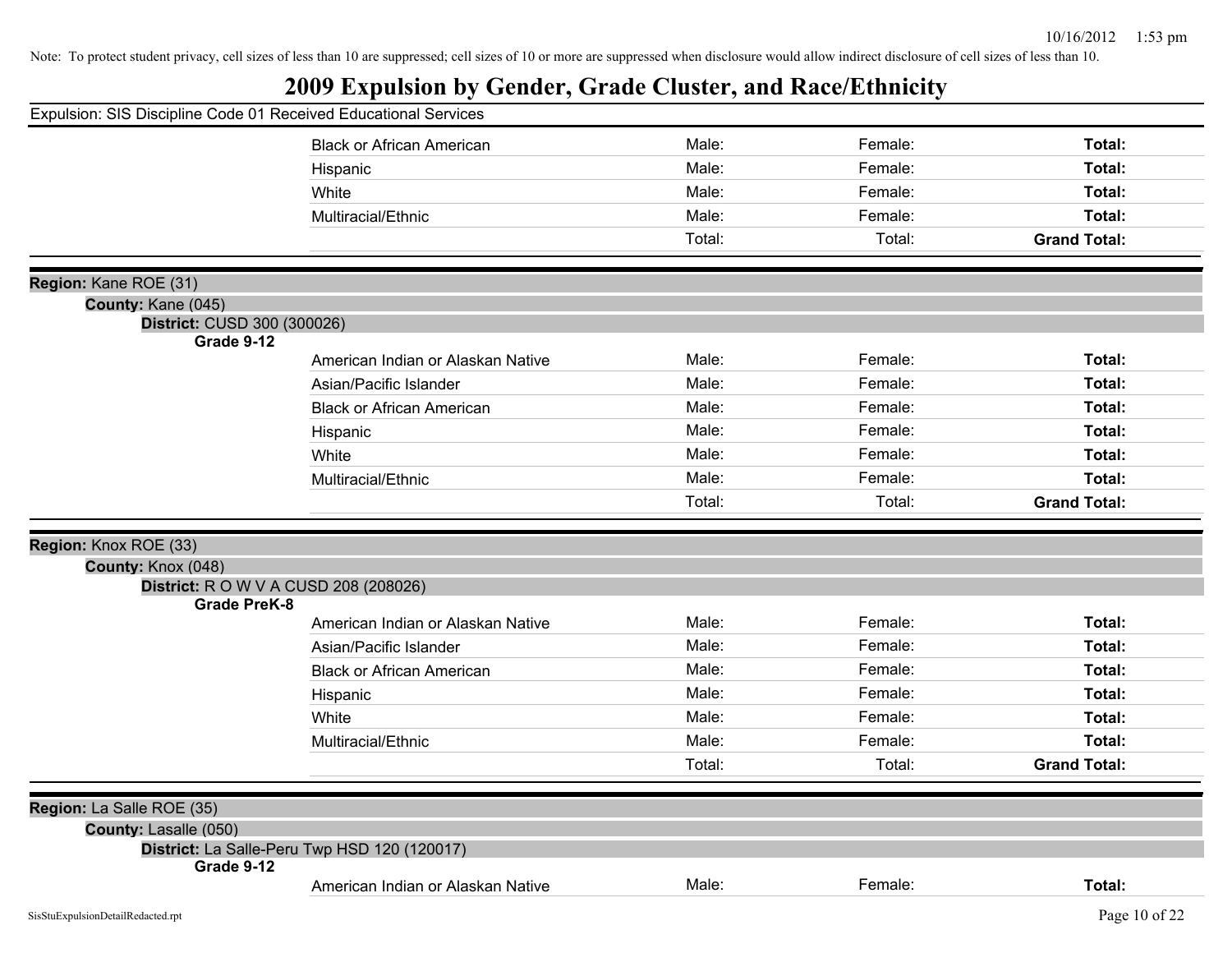| Expulsion: SIS Discipline Code 01 Received Educational Services |  |  |  |  |  |
|-----------------------------------------------------------------|--|--|--|--|--|
|-----------------------------------------------------------------|--|--|--|--|--|

| paioion: oro biooipinio obao                         |                                   |        |         |                     |
|------------------------------------------------------|-----------------------------------|--------|---------|---------------------|
|                                                      | Asian/Pacific Islander            | Male:  | Female: | Total:              |
|                                                      | <b>Black or African American</b>  | Male:  | Female: | Total:              |
|                                                      | Hispanic                          | Male:  | Female: | Total:              |
|                                                      | White                             | Male:  | Female: | Total:              |
|                                                      | Multiracial/Ethnic                | Male:  | Female: | Total:              |
|                                                      |                                   | Total: | Total:  | <b>Grand Total:</b> |
| District: Streator Twp HSD 40 (040017)<br>Grade 9-12 |                                   |        |         |                     |
|                                                      | American Indian or Alaskan Native | Male:  | Female: | Total:              |
|                                                      | Asian/Pacific Islander            | Male:  | Female: | Total:              |
|                                                      | <b>Black or African American</b>  | Male:  | Female: | Total:              |
|                                                      | Hispanic                          | Male:  | Female: | Total:              |
|                                                      | White                             | Male:  | Female: | Total:              |
|                                                      | Multiracial/Ethnic                | Male:  | Female: | Total:              |
|                                                      |                                   | Total: | Total:  | <b>Grand Total:</b> |
|                                                      |                                   |        |         |                     |
| Region: Lake ROE (34)                                |                                   |        |         |                     |
| County: Lake (049)                                   |                                   |        |         |                     |
| District: Warren Twp HSD 121 (121017)<br>Grade 9-12  |                                   |        |         |                     |
|                                                      | American Indian or Alaskan Native | Male:  | Female: | Total:              |
|                                                      | Asian/Pacific Islander            | Male:  | Female: | Total:              |
|                                                      | <b>Black or African American</b>  | Male:  | Female: | Total:              |
|                                                      | Hispanic                          | Male:  | Female: | Total:              |
|                                                      | White                             | Male:  | Female: | Total:              |
|                                                      | Multiracial/Ethnic                | Male:  | Female: | Total:              |
|                                                      |                                   | Total: | Total:  | <b>Grand Total:</b> |
|                                                      |                                   |        |         |                     |
| Region: Lee/Ogle ROE (47)                            |                                   |        |         |                     |
| County: Ogle (071)                                   |                                   |        |         |                     |
|                                                      |                                   |        |         |                     |
|                                                      | District: Byron CUSD 226 (226026) |        |         |                     |
| Grade 9-12                                           | American Indian or Alaskan Native | Male:  | Female: | Total:              |
|                                                      | Asian/Pacific Islander            | Male:  | Female: | Total:              |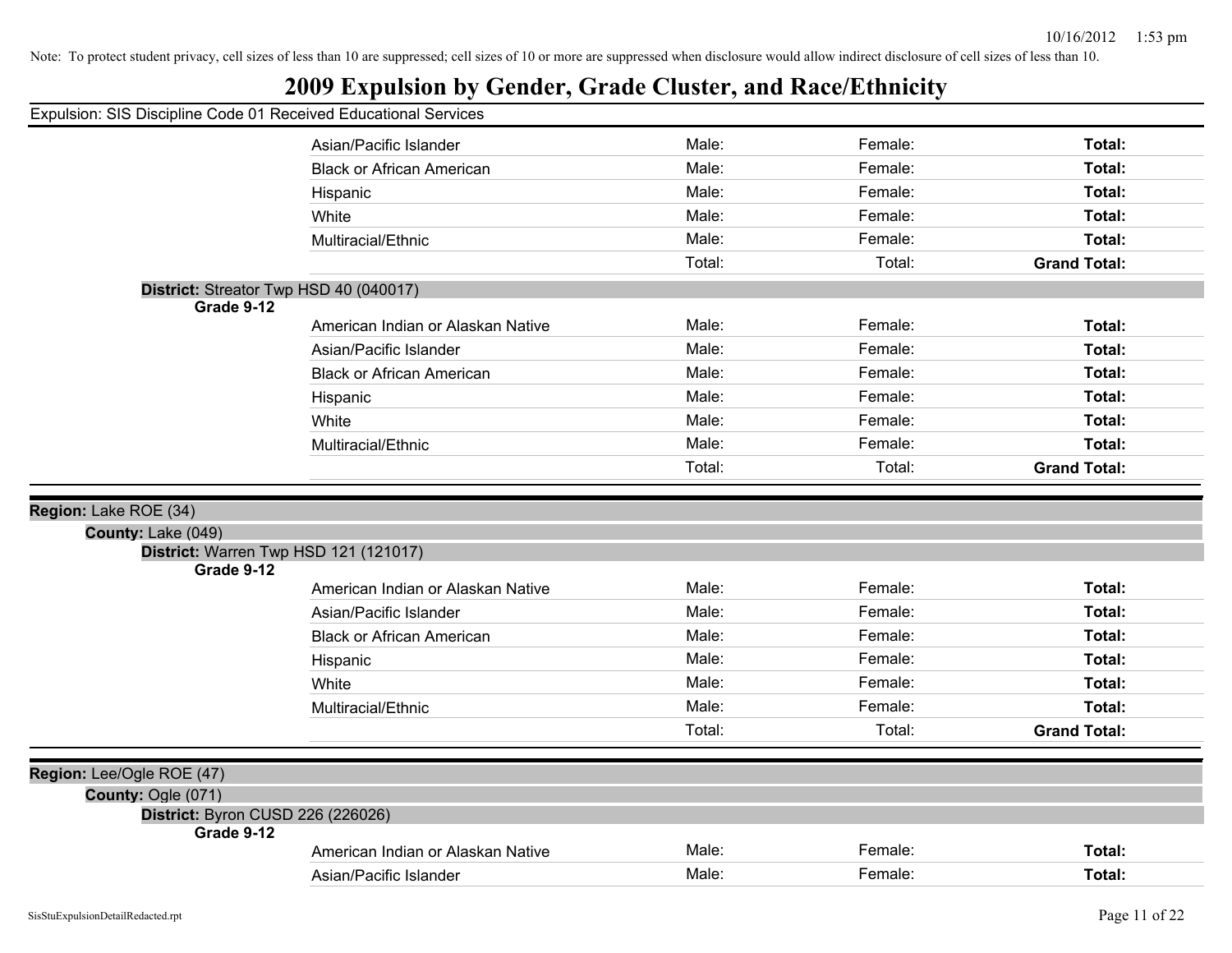| Expulsion: SIS Discipline Code 01 Received Educational Services |                                   |        |         |                     |
|-----------------------------------------------------------------|-----------------------------------|--------|---------|---------------------|
|                                                                 | <b>Black or African American</b>  | Male:  | Female: | Total:              |
|                                                                 | Hispanic                          | Male:  | Female: | Total:              |
|                                                                 | White                             | Male:  | Female: | Total:              |
|                                                                 | Multiracial/Ethnic                | Male:  | Female: | Total:              |
|                                                                 |                                   | Total: | Total:  | <b>Grand Total:</b> |
| Region: Macon/Piatt ROE (39)                                    |                                   |        |         |                     |
| County: Macon (055)                                             |                                   |        |         |                     |
| District: Decatur SD 61 (061025)                                |                                   |        |         |                     |
| <b>Grade PreK-8</b>                                             |                                   |        |         |                     |
|                                                                 | American Indian or Alaskan Native | Male:  | Female: | Total:              |
|                                                                 | Asian/Pacific Islander            | Male:  | Female: | Total:              |
|                                                                 | <b>Black or African American</b>  | Male:  | Female: | Total:              |
|                                                                 | Hispanic                          | Male:  | Female: | Total:              |
|                                                                 | White                             | Male:  | Female: | Total:              |
|                                                                 | Multiracial/Ethnic                | Male:  | Female: | Total:              |
|                                                                 |                                   | Total: | Total:  | <b>Grand Total:</b> |
| Grade 9-12                                                      |                                   |        |         |                     |
|                                                                 | American Indian or Alaskan Native | Male:  | Female: | Total:              |
|                                                                 | Asian/Pacific Islander            | Male:  | Female: | Total:              |
|                                                                 | <b>Black or African American</b>  | Male:  | Female: | Total:              |
|                                                                 | Hispanic                          | Male:  | Female: | Total:              |
|                                                                 | White                             | Male:  | Female: | Total:              |
|                                                                 | Multiracial/Ethnic                | Male:  | Female: | Total:              |
|                                                                 |                                   | Total: | Total:  | <b>Grand Total:</b> |
|                                                                 |                                   |        |         |                     |
| Region: Madison ROE (41)                                        |                                   |        |         |                     |
| County: Madison (057)                                           |                                   |        |         |                     |
| District: Collinsville CUSD 10 (010026)<br><b>Grade PreK-8</b>  |                                   |        |         |                     |
|                                                                 | American Indian or Alaskan Native | Male:  | Female: | Total:              |
|                                                                 | Asian/Pacific Islander            | Male:  | Female: | Total:              |
|                                                                 | <b>Black or African American</b>  | Male:  | Female: | Total:              |
|                                                                 | Hispanic                          | Male:  | Female: | Total:              |
|                                                                 |                                   |        |         |                     |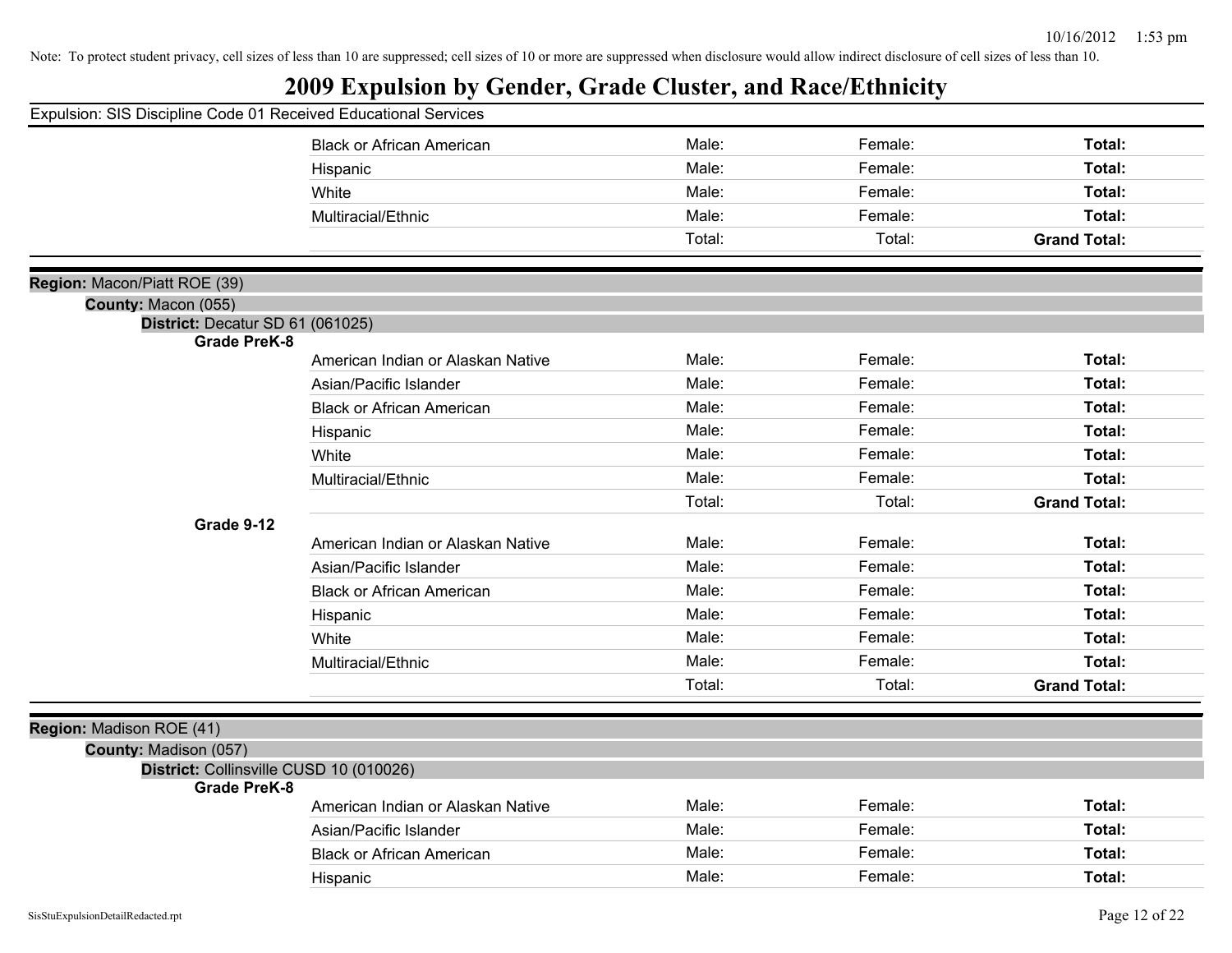### **2009 Expulsion by Gender, Grade Cluster, and Race/Ethnicity**

#### Expulsion: SIS Discipline Code 01 Received Educational Services

|                                    | White                             | Male:  | Female: | Total:              |
|------------------------------------|-----------------------------------|--------|---------|---------------------|
|                                    | Multiracial/Ethnic                | Male:  | Female: | Total:              |
|                                    |                                   | Total: | Total:  | <b>Grand Total:</b> |
| Grade 9-12                         |                                   |        |         |                     |
|                                    | American Indian or Alaskan Native | Male:  | Female: | Total:              |
|                                    | Asian/Pacific Islander            | Male:  | Female: | <b>Total:</b>       |
|                                    | <b>Black or African American</b>  | Male:  | Female: | <b>Total:</b>       |
|                                    | Hispanic                          | Male:  | Female: | <b>Total:</b>       |
|                                    | White                             | Male:  | Female: | <b>Total:</b>       |
|                                    | Multiracial/Ethnic                | Male:  | Female: | Total:              |
|                                    |                                   | Total: | Total:  | <b>Grand Total:</b> |
| District: Highland CUSD 5 (005026) |                                   |        |         |                     |
| Grade 9-12                         |                                   | Male:  | Female: | Total:              |
|                                    | American Indian or Alaskan Native |        |         |                     |
|                                    | Asian/Pacific Islander            | Male:  | Female: | <b>Total:</b>       |
|                                    | <b>Black or African American</b>  | Male:  | Female: | <b>Total:</b>       |
|                                    | Hispanic                          | Male:  | Female: | Total:              |
|                                    | White                             | Male:  | Female: | <b>Total:</b>       |
|                                    | Multiracial/Ethnic                | Male:  | Female: | <b>Total:</b>       |
|                                    |                                   | Total: | Total:  | <b>Grand Total:</b> |
| District: Madison CUSD 12 (012026) |                                   |        |         |                     |
| <b>Grade PreK-8</b>                | American Indian or Alaskan Native | Male:  | Female: | Total:              |
|                                    | Asian/Pacific Islander            | Male:  | Female: | <b>Total:</b>       |
|                                    | <b>Black or African American</b>  | Male:  | Female: | <b>Total:</b>       |
|                                    |                                   | Male:  | Female: | <b>Total:</b>       |
|                                    | Hispanic<br>White                 | Male:  | Female: | <b>Total:</b>       |
|                                    | Multiracial/Ethnic                | Male:  | Female: | Total:              |
|                                    |                                   | Total: | Total:  | <b>Grand Total:</b> |
| Grade 9-12                         |                                   |        |         |                     |
|                                    | American Indian or Alaskan Native | Male:  | Female: | Total:              |
|                                    | Asian/Pacific Islander            | Male:  | Female: | <b>Total:</b>       |
|                                    | <b>Black or African American</b>  | Male:  | Female: | Total:              |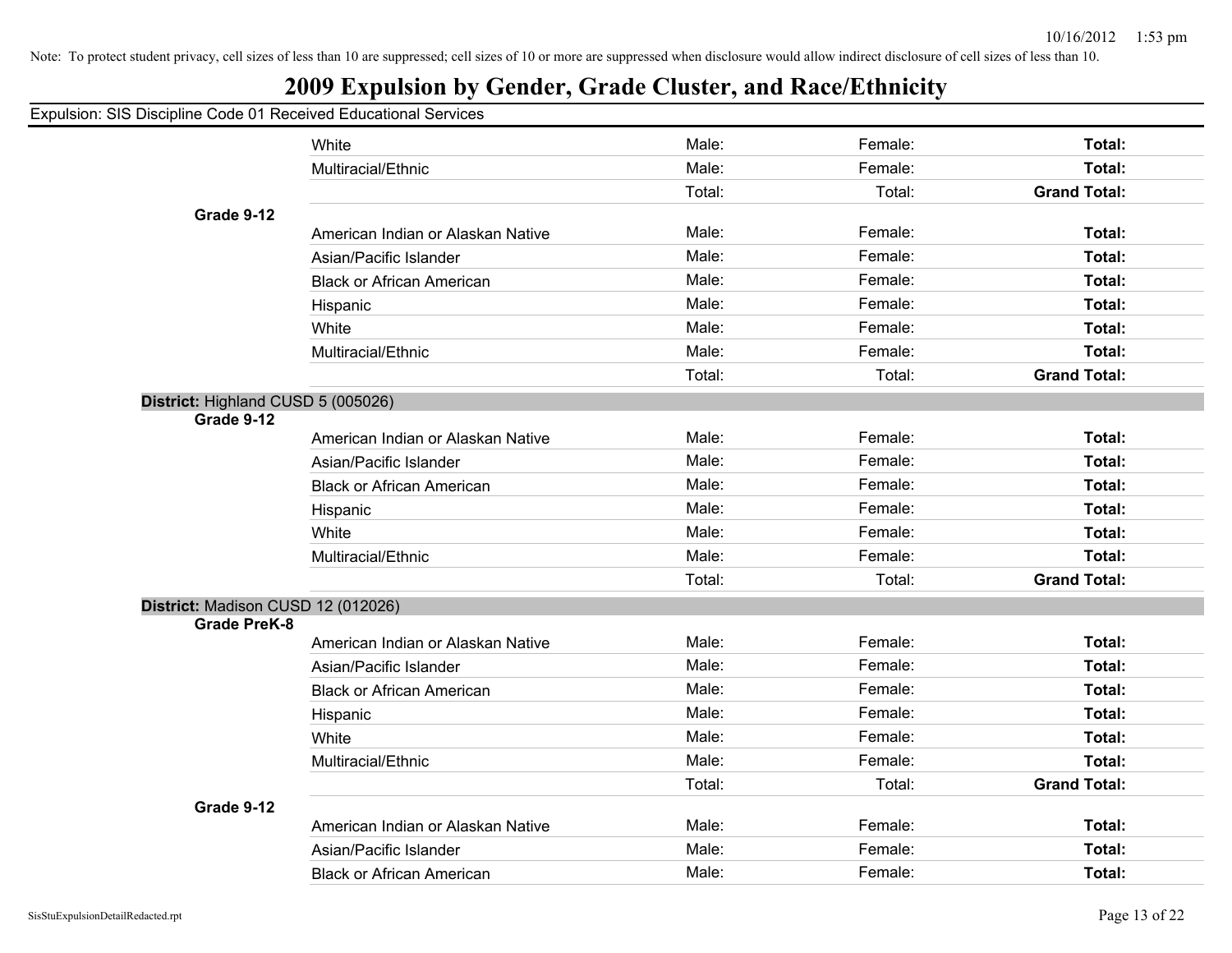| Expulsion: SIS Discipline Code 01 Received Educational Services     |                                   |        |         |                     |
|---------------------------------------------------------------------|-----------------------------------|--------|---------|---------------------|
|                                                                     | Hispanic                          | Male:  | Female: | Total:              |
|                                                                     | White                             | Male:  | Female: | Total:              |
|                                                                     | Multiracial/Ethnic                | Male:  | Female: | Total:              |
|                                                                     |                                   | Total: | Total:  | <b>Grand Total:</b> |
| District: Roxana CUSD 1 (001026)                                    |                                   |        |         |                     |
| Grade 9-12                                                          | American Indian or Alaskan Native | Male:  | Female: | Total:              |
|                                                                     |                                   | Male:  | Female: |                     |
|                                                                     | Asian/Pacific Islander            |        |         | Total:              |
|                                                                     | <b>Black or African American</b>  | Male:  | Female: | Total:              |
|                                                                     | Hispanic                          | Male:  | Female: | Total:              |
|                                                                     | White                             | Male:  | Female: | Total:              |
|                                                                     | Multiracial/Ethnic                | Male:  | Female: | Total:              |
|                                                                     |                                   | Total: | Total:  | <b>Grand Total:</b> |
|                                                                     |                                   |        |         |                     |
| Region: McHenry ROE (44)                                            |                                   |        |         |                     |
| County: Mchenry (063)<br>District: Cons SD 158 (158022)             |                                   |        |         |                     |
| Grade 9-12                                                          |                                   |        |         |                     |
|                                                                     | American Indian or Alaskan Native | Male:  | Female: | Total:              |
|                                                                     | Asian/Pacific Islander            | Male:  | Female: | Total:              |
|                                                                     | <b>Black or African American</b>  | Male:  | Female: | Total:              |
|                                                                     | Hispanic                          | Male:  | Female: | Total:              |
|                                                                     | White                             | Male:  | Female: | Total:              |
|                                                                     | Multiracial/Ethnic                | Male:  | Female: | Total:              |
|                                                                     |                                   | Total: | Total:  | <b>Grand Total:</b> |
|                                                                     |                                   |        |         |                     |
| Region: Peoria ROE (48)                                             |                                   |        |         |                     |
| County: Peoria (072)                                                |                                   |        |         |                     |
| District: Il Valley Central USD 321 (321026)<br><b>Grade PreK-8</b> |                                   |        |         |                     |
|                                                                     | American Indian or Alaskan Native | Male:  | Female: | Total:              |
|                                                                     | Asian/Pacific Islander            | Male:  | Female: | Total:              |
|                                                                     | <b>Black or African American</b>  | Male:  | Female: | Total:              |
|                                                                     | Hispanic                          | Male:  | Female: | Total:              |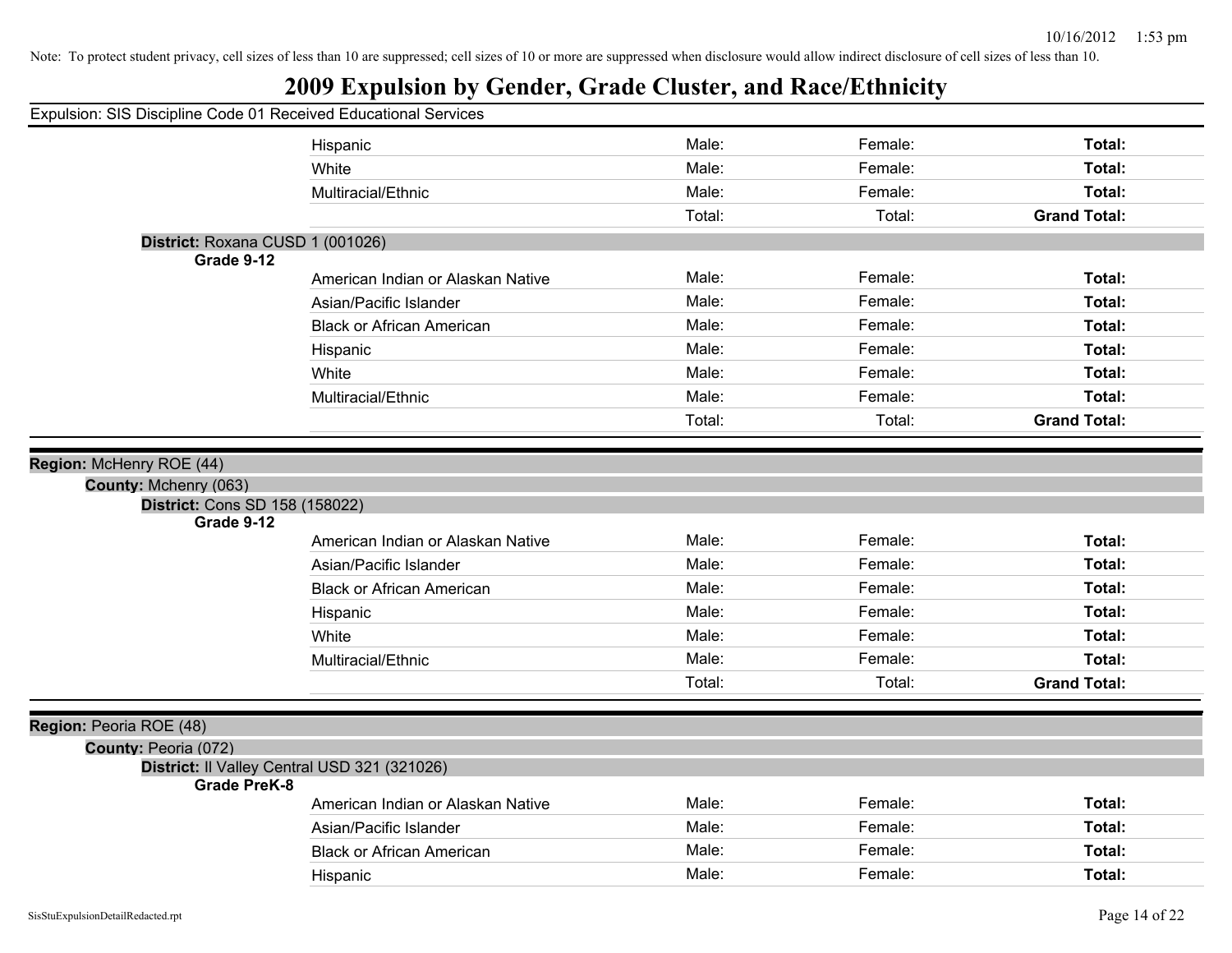## **2009 Expulsion by Gender, Grade Cluster, and Race/Ethnicity**

| Expulsion: SIS Discipline Code 01 Received Educational Services |                                   |        |         |                     |
|-----------------------------------------------------------------|-----------------------------------|--------|---------|---------------------|
|                                                                 | White                             | Male:  | Female: | Total:              |
|                                                                 | Multiracial/Ethnic                | Male:  | Female: | Total:              |
|                                                                 |                                   | Total: | Total:  | <b>Grand Total:</b> |
| District: Peoria SD 150 (150025)                                |                                   |        |         |                     |
| <b>Grade PreK-8</b>                                             |                                   |        |         |                     |
|                                                                 | American Indian or Alaskan Native | Male:  | Female: | Total:              |
|                                                                 | Asian/Pacific Islander            | Male:  | Female: | Total:              |
|                                                                 | <b>Black or African American</b>  | Male:  | Female: | Total:              |
|                                                                 | Hispanic                          | Male:  | Female: | Total:              |
|                                                                 | White                             | Male:  | Female: | Total:              |
|                                                                 | Multiracial/Ethnic                | Male:  | Female: | Total:              |
|                                                                 |                                   | Total: | Total:  | <b>Grand Total:</b> |
| Grade 9-12                                                      |                                   |        |         |                     |
|                                                                 | American Indian or Alaskan Native | Male:  | Female: | Total:              |
|                                                                 | Asian/Pacific Islander            | Male:  | Female: | Total:              |
|                                                                 | <b>Black or African American</b>  | Male:  | Female: | Total:              |
|                                                                 | Hispanic                          | Male:  | Female: | Total:              |
|                                                                 | White                             | Male:  | Female: | Total:              |
|                                                                 | Multiracial/Ethnic                | Male:  | Female: | Total:              |
|                                                                 |                                   | Total: | Total:  | <b>Grand Total:</b> |
|                                                                 |                                   |        |         |                     |
| Region: Region 05 North Cook ISC 1 (05)                         |                                   |        |         |                     |
| County: Cook (016)                                              |                                   |        |         |                     |
| District: Northfield Twp HSD 225 (225017)<br>Grade 9-12         |                                   |        |         |                     |
|                                                                 | American Indian or Alaskan Native | Male:  | Female: | Total:              |
|                                                                 | Asian/Pacific Islander            | Male:  | Female: | Total:              |
|                                                                 | <b>Black or African American</b>  | Male:  | Female: | Total:              |
|                                                                 | Hispanic                          | Male:  | Female: | Total:              |
|                                                                 | White                             | Male:  | Female: | Total:              |
|                                                                 | Multiracial/Ethnic                | Male:  | Female: | Total:              |
|                                                                 |                                   | Total: | Total:  | <b>Grand Total:</b> |
|                                                                 |                                   |        |         |                     |

#### **Region:** Region 06 West Cook ISC 2 (06)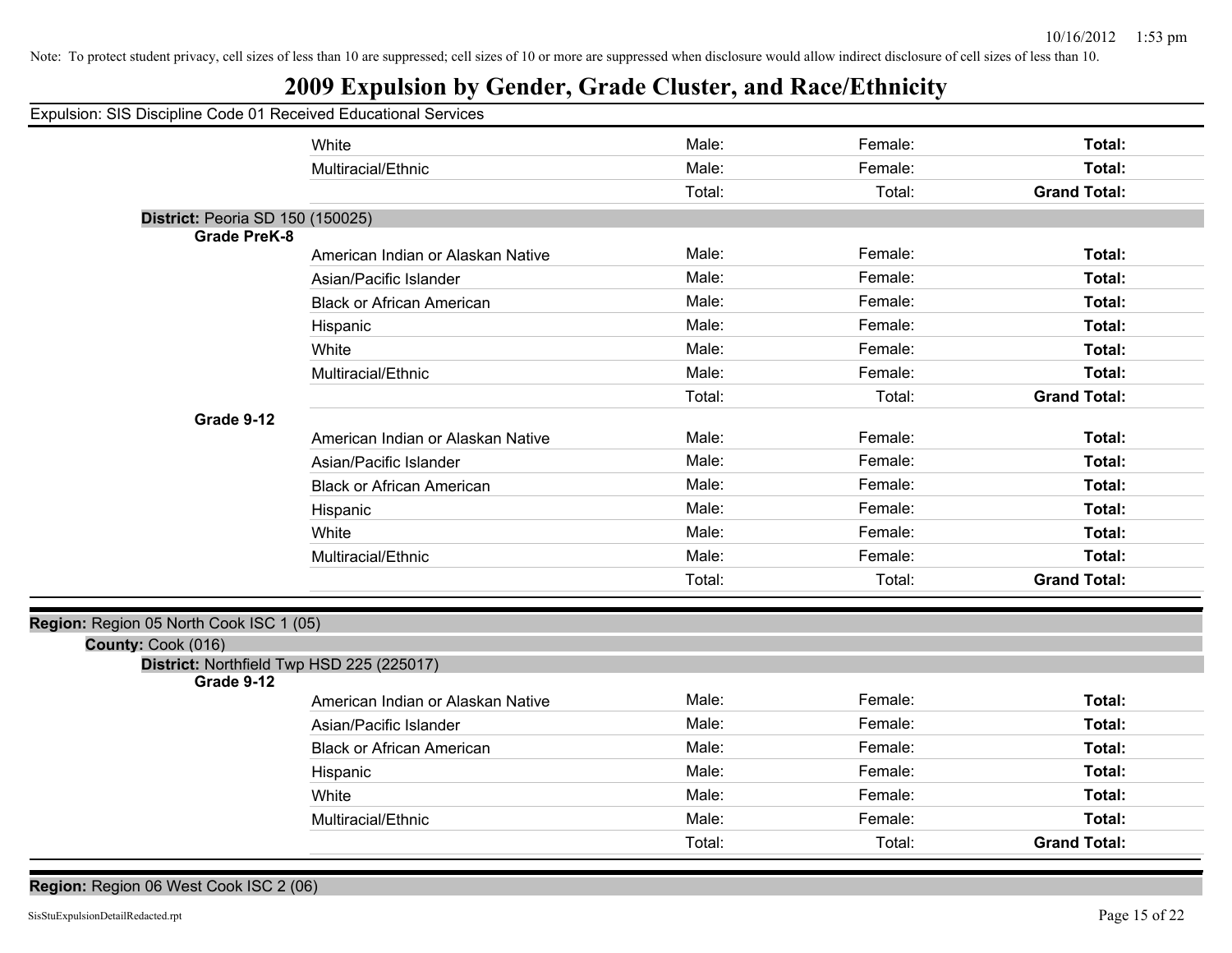### **2009 Expulsion by Gender, Grade Cluster, and Race/Ethnicity**

Expulsion: SIS Discipline Code 01 Received Educational Services

| County: Cook (016)                      |                                                    |        |         |                     |
|-----------------------------------------|----------------------------------------------------|--------|---------|---------------------|
|                                         | District: Riverside-Brookfield Twp SD 208 (208017) |        |         |                     |
| Grade 9-12                              |                                                    |        |         |                     |
|                                         | American Indian or Alaskan Native                  | Male:  | Female: | Total:              |
|                                         | Asian/Pacific Islander                             | Male:  | Female: | Total:              |
|                                         | <b>Black or African American</b>                   | Male:  | Female: | Total:              |
|                                         | Hispanic                                           | Male:  | Female: | Total:              |
|                                         | White                                              | Male:  | Female: | Total:              |
|                                         | Multiracial/Ethnic                                 | Male:  | Female: | Total:              |
|                                         |                                                    | Total: | Total:  | <b>Grand Total:</b> |
|                                         |                                                    |        |         |                     |
| Region: Region 07 South Cook ISC 4 (07) |                                                    |        |         |                     |
| County: Cook (016)                      |                                                    |        |         |                     |
| District: Midlothian SD 143 (143002)    |                                                    |        |         |                     |
| <b>Grade PreK-8</b>                     |                                                    | Male:  | Female: | Total:              |
|                                         | American Indian or Alaskan Native                  |        |         |                     |
|                                         | Asian/Pacific Islander                             | Male:  | Female: | Total:              |
|                                         | <b>Black or African American</b>                   | Male:  | Female: | Total:              |
|                                         | Hispanic                                           | Male:  | Female: | Total:              |
|                                         | White                                              | Male:  | Female: | Total:              |
|                                         | Multiracial/Ethnic                                 | Male:  | Female: | Total:              |
|                                         |                                                    | Total: | Total:  | <b>Grand Total:</b> |
| District: Rich Twp HSD 227 (227017)     |                                                    |        |         |                     |
| Grade 9-12                              |                                                    |        |         |                     |
|                                         | American Indian or Alaskan Native                  | Male:  | Female: | Total:              |
|                                         | Asian/Pacific Islander                             | Male:  | Female: | Total:              |
|                                         | <b>Black or African American</b>                   | Male:  | Female: | Total:              |
|                                         | Hispanic                                           | Male:  | Female: | Total:              |
|                                         | White                                              | Male:  | Female: | Total:              |
|                                         | Multiracial/Ethnic                                 | Male:  | Female: | Total:              |
|                                         |                                                    | Total: | Total:  | <b>Grand Total:</b> |
|                                         | District: Thornton Fractional Twp HSD 215 (215017) |        |         |                     |
| Grade 9-12                              |                                                    |        |         |                     |
|                                         | American Indian or Alaskan Native                  | Male:  | Female: | Total:              |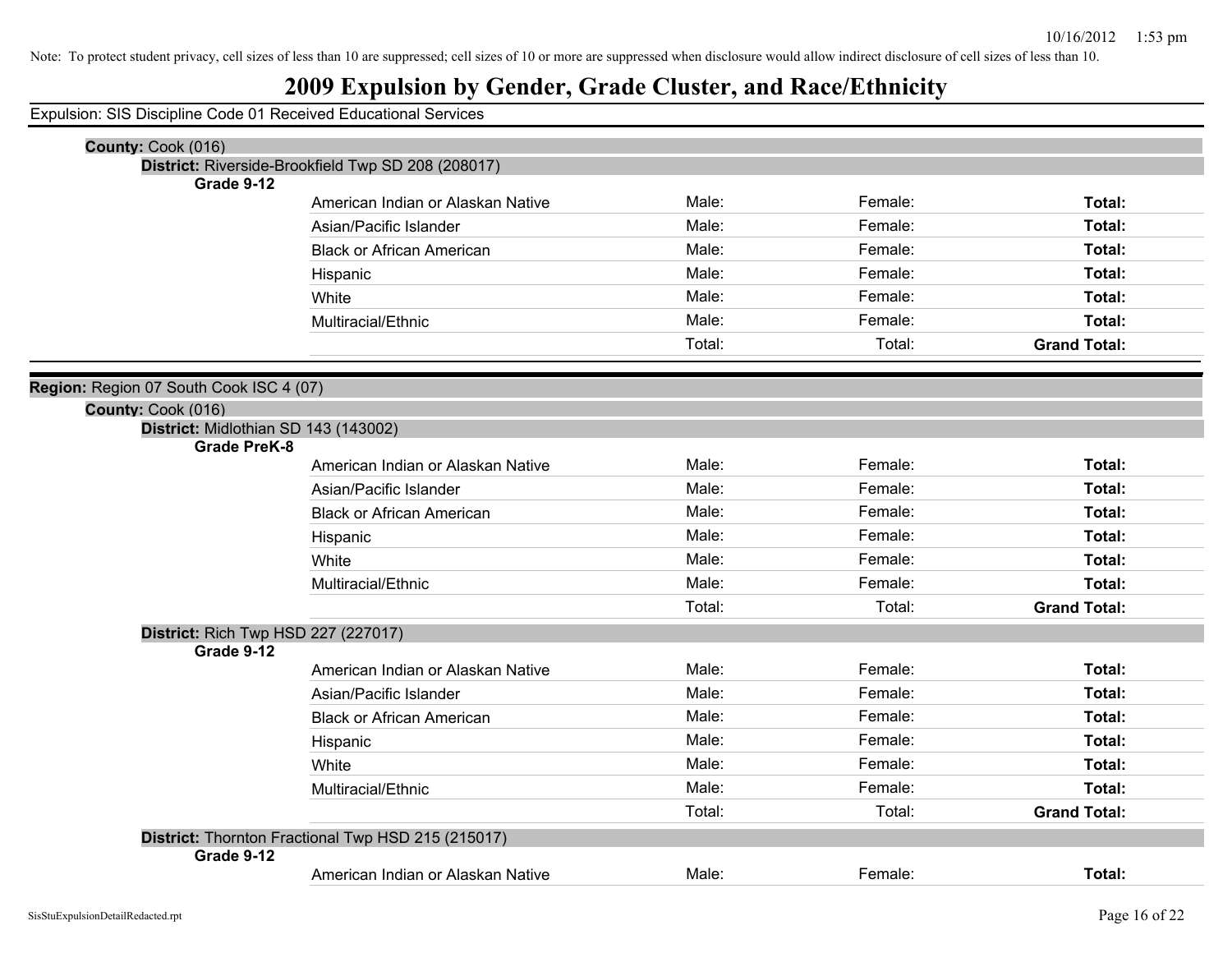| Expulsion: SIS Discipline Code 01 Received Educational Services |                                           |        |         |                     |    |
|-----------------------------------------------------------------|-------------------------------------------|--------|---------|---------------------|----|
|                                                                 | Asian/Pacific Islander                    | Male:  | Female: | Total:              |    |
|                                                                 | <b>Black or African American</b>          | Male:  | Female: | Total:              |    |
|                                                                 | Hispanic                                  | Male:  | Female: | Total:              |    |
|                                                                 | White                                     | Male:  | Female: | Total:              |    |
|                                                                 | Multiracial/Ethnic                        | Male:  | Female: | Total:              |    |
|                                                                 |                                           | Total: | Total:  | <b>Grand Total:</b> | 10 |
|                                                                 |                                           |        |         |                     |    |
| Region: Rock Island ROE (49)                                    |                                           |        |         |                     |    |
| County: Rock Island (081)                                       |                                           |        |         |                     |    |
| Grade 9-12                                                      | District: United Twp HSD 30 (030017)      |        |         |                     |    |
|                                                                 | American Indian or Alaskan Native         | Male:  | Female: | Total:              |    |
|                                                                 | Asian/Pacific Islander                    | Male:  | Female: | Total:              |    |
|                                                                 | <b>Black or African American</b>          | Male:  | Female: | Total:              |    |
|                                                                 | Hispanic                                  | Male:  | Female: | Total:              |    |
|                                                                 | White                                     | Male:  | Female: | Total:              |    |
|                                                                 | Multiracial/Ethnic                        | Male:  | Female: | Total:              |    |
|                                                                 |                                           | Total: | Total:  | <b>Grand Total:</b> |    |
|                                                                 |                                           |        |         |                     |    |
| Region: St Clair ROE (50)                                       |                                           |        |         |                     |    |
| County: Saint clair (082)                                       |                                           |        |         |                     |    |
|                                                                 | District: Belleville Twp HSD 201 (201017) |        |         |                     |    |
| Grade 9-12                                                      |                                           | Male:  | Female: | Total:              |    |
|                                                                 | American Indian or Alaskan Native         | Male:  | Female: |                     |    |
|                                                                 | Asian/Pacific Islander                    |        |         | Total:              |    |
|                                                                 | <b>Black or African American</b>          | Male:  | Female: | Total:              |    |
|                                                                 | Hispanic                                  | Male:  | Female: | Total:              |    |
|                                                                 | White                                     | Male:  | Female: | Total:              |    |
|                                                                 | Multiracial/Ethnic                        | Male:  | Female: | Total:              |    |
|                                                                 |                                           | Total: | Total:  | <b>Grand Total:</b> |    |
|                                                                 | District: Cahokia CUSD 187 (187026)       |        |         |                     |    |
| <b>Grade PreK-8</b>                                             | American Indian or Alaskan Native         | Male:  | Female: | Total:              |    |
|                                                                 |                                           | Male:  | Female: | Total:              |    |
|                                                                 | Asian/Pacific Islander                    |        |         |                     |    |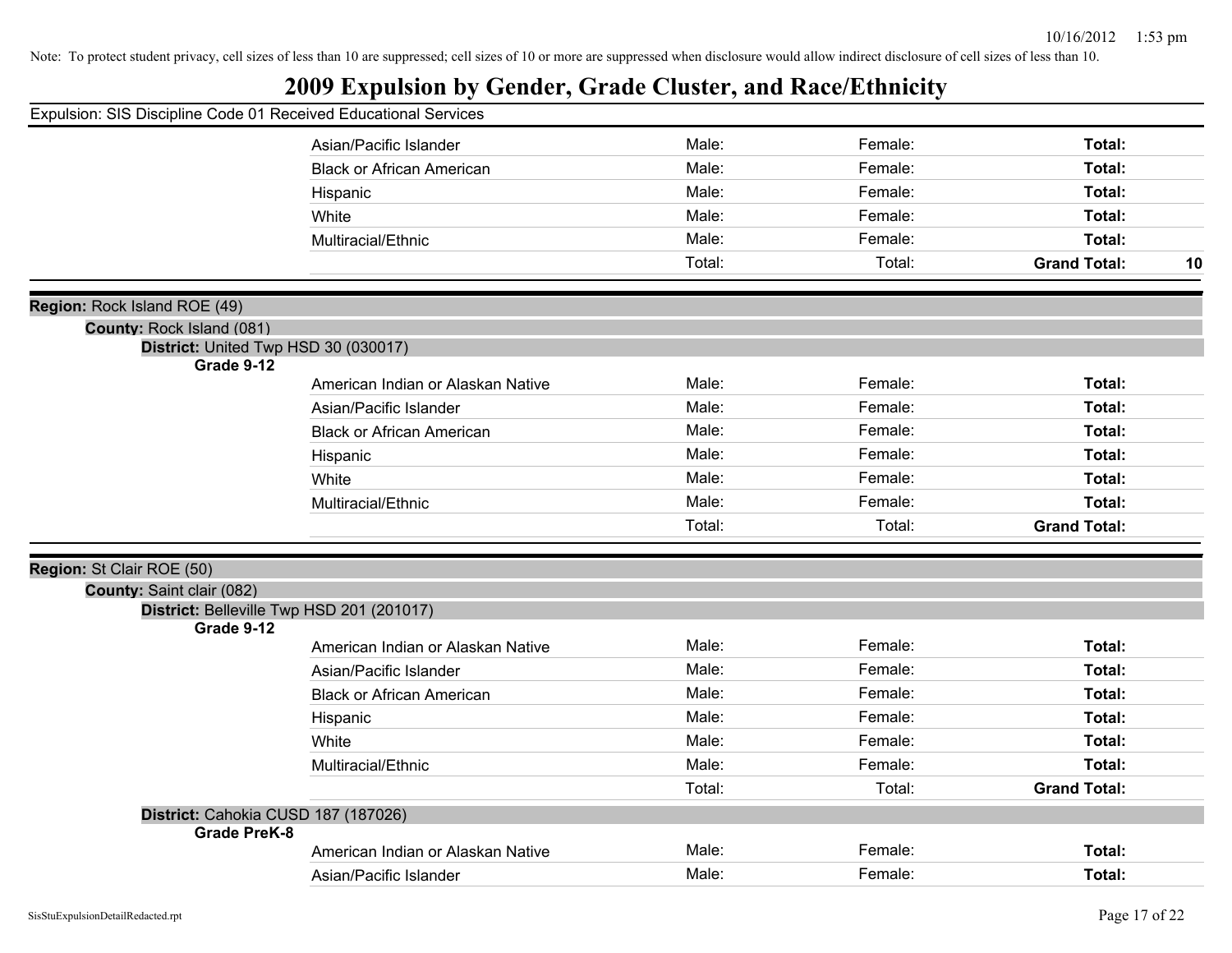### **2009 Expulsion by Gender, Grade Cluster, and Race/Ethnicity**

|                                                     | <b>Black or African American</b>       | Male:  | Female: | Total:              |
|-----------------------------------------------------|----------------------------------------|--------|---------|---------------------|
|                                                     | Hispanic                               | Male:  | Female: | Total:              |
|                                                     | White                                  | Male:  | Female: | Total:              |
|                                                     | Multiracial/Ethnic                     | Male:  | Female: | Total:              |
|                                                     |                                        | Total: | Total:  | <b>Grand Total:</b> |
| Grade 9-12                                          |                                        |        |         |                     |
|                                                     | American Indian or Alaskan Native      | Male:  | Female: | Total:              |
|                                                     | Asian/Pacific Islander                 | Male:  | Female: | Total:              |
|                                                     | <b>Black or African American</b>       | Male:  | Female: | Total:              |
|                                                     | Hispanic                               | Male:  | Female: | Total:              |
|                                                     | White                                  | Male:  | Female: | Total:              |
|                                                     | Multiracial/Ethnic                     | Male:  | Female: | Total:              |
|                                                     |                                        | Total: | Total:  | <b>Grand Total:</b> |
| <b>Grade PreK-8</b>                                 | District: Harmony Emge SD 175 (175002) |        |         |                     |
|                                                     | American Indian or Alaskan Native      | Male:  | Female: | Total:              |
|                                                     | Asian/Pacific Islander                 | Male:  | Female: | Total:              |
|                                                     | <b>Black or African American</b>       | Male:  | Female: | <b>Total:</b>       |
|                                                     | Hispanic                               | Male:  | Female: | Total:              |
|                                                     | White                                  | Male:  | Female: | Total:              |
|                                                     | Multiracial/Ethnic                     | Male:  | Female: | Total:              |
|                                                     |                                        | Total: | Total:  | <b>Grand Total:</b> |
| District: New Athens CUSD 60 (060026)<br>Grade 9-12 |                                        |        |         |                     |
|                                                     | American Indian or Alaskan Native      | Male:  | Female: | Total:              |
|                                                     | Asian/Pacific Islander                 | Male:  | Female: | <b>Total:</b>       |
|                                                     | <b>Black or African American</b>       | Male:  | Female: | Total:              |
|                                                     | Hispanic                               | Male:  | Female: | Total:              |
|                                                     | White                                  | Male:  | Female: | Total:              |
|                                                     |                                        | Male:  | Female: | Total:              |
|                                                     | Multiracial/Ethnic                     |        |         |                     |

**Region:** Tazewell ROE (53)

**County:** Tazewell (090)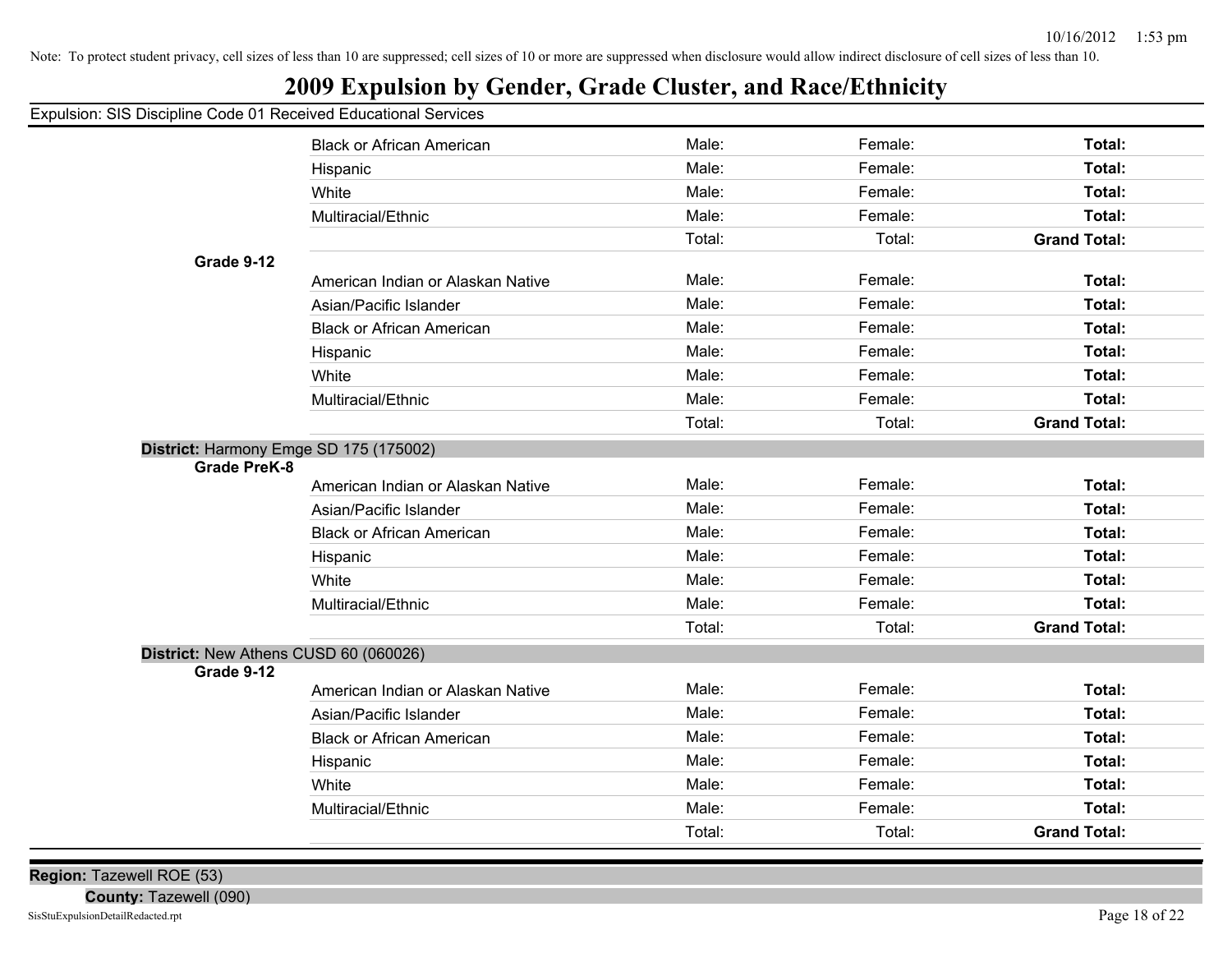|            | Expulsion: SIS Discipline Code 01 Received Educational Services |        |         |                               |
|------------|-----------------------------------------------------------------|--------|---------|-------------------------------|
|            | District: Creve Coeur SD 76 (076002)                            |        |         |                               |
|            | <b>Grade PreK-8</b><br>American Indian or Alaskan Native        | Male:  | Female: | Total:                        |
|            | Asian/Pacific Islander                                          | Male:  | Female: | Total:                        |
|            | <b>Black or African American</b>                                | Male:  | Female: | Total:                        |
|            | Hispanic                                                        | Male:  | Female: | Total:                        |
|            | White                                                           | Male:  | Female: | Total:                        |
|            | Multiracial/Ethnic                                              | Male:  | Female: | Total:                        |
|            |                                                                 | Total: | Total:  | <b>Grand Total:</b>           |
|            | District: Deer Creek-Mackinaw CUSD 701 (701026)                 |        |         |                               |
| Grade 9-12 |                                                                 |        |         |                               |
|            | American Indian or Alaskan Native                               | Male:  | Female: | Total:                        |
|            | Asian/Pacific Islander                                          | Male:  | Female: | Total:                        |
|            | <b>Black or African American</b>                                | Male:  | Female: | Total:                        |
|            | Hispanic                                                        | Male:  | Female: | Total:                        |
|            | White                                                           | Male:  | Female: | Total:                        |
|            | Multiracial/Ethnic                                              | Male:  | Female: | Total:                        |
|            |                                                                 | Total: | Total:  | <b>Grand Total:</b>           |
|            | District: East Peoria SD 86 (086002)                            |        |         |                               |
|            | <b>Grade PreK-8</b>                                             | Male:  | Female: | Total:                        |
|            | American Indian or Alaskan Native                               | Male:  | Female: | Total:                        |
|            | Asian/Pacific Islander                                          | Male:  | Female: | Total:                        |
|            | <b>Black or African American</b>                                | Male:  | Female: | Total:                        |
|            | Hispanic                                                        | Male:  | Female: |                               |
|            | White                                                           | Male:  | Female: | Total:                        |
|            | Multiracial/Ethnic                                              | Total: | Total:  | Total:<br><b>Grand Total:</b> |
|            |                                                                 |        |         |                               |
| Grade 9-12 | District: Morton CUSD 709 (709026)                              |        |         |                               |
|            | American Indian or Alaskan Native                               | Male:  | Female: | Total:                        |
|            | Asian/Pacific Islander                                          | Male:  | Female: | Total:                        |
|            | <b>Black or African American</b>                                | Male:  | Female: | Total:                        |
|            | Hispanic                                                        | Male:  | Female: | Total:                        |
|            | White                                                           | Male:  | Female: | Total:                        |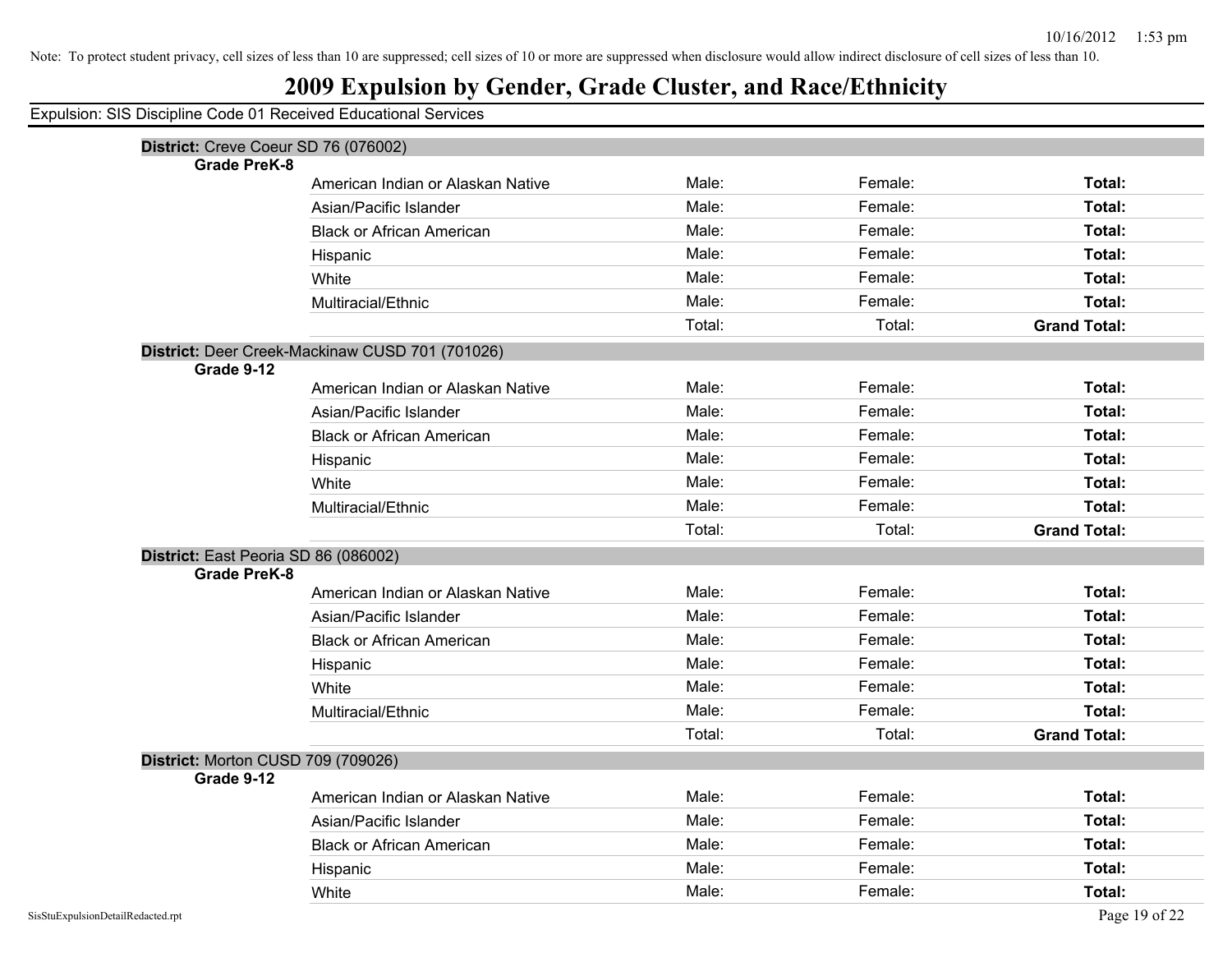| Expulsion: SIS Discipline Code 01 Received Educational Services |                                   |        |         |                     |
|-----------------------------------------------------------------|-----------------------------------|--------|---------|---------------------|
|                                                                 |                                   |        |         |                     |
|                                                                 | Multiracial/Ethnic                | Male:  | Female: | Total:              |
|                                                                 |                                   | Total: | Total:  | <b>Grand Total:</b> |
| District: Pekin CSD 303 (303016)                                |                                   |        |         |                     |
| Grade 9-12                                                      |                                   |        |         |                     |
|                                                                 | American Indian or Alaskan Native | Male:  | Female: | Total:              |
|                                                                 | Asian/Pacific Islander            | Male:  | Female: | Total:              |
|                                                                 | <b>Black or African American</b>  | Male:  | Female: | Total:              |
|                                                                 | Hispanic                          | Male:  | Female: | Total:              |
|                                                                 | White                             | Male:  | Female: | Total:              |
|                                                                 | Multiracial/Ethnic                | Male:  | Female: | Total:              |
|                                                                 |                                   | Total: | Total:  | <b>Grand Total:</b> |
|                                                                 |                                   |        |         |                     |
| Region: Vermilion ROE (54)                                      |                                   |        |         |                     |
| County: Vermilion (092)                                         |                                   |        |         |                     |
| District: Hoopeston Area CUSD 11 (011026)                       |                                   |        |         |                     |
| Grade 9-12                                                      | American Indian or Alaskan Native | Male:  | Female: | Total:              |
|                                                                 | Asian/Pacific Islander            | Male:  | Female: | Total:              |
|                                                                 |                                   |        |         |                     |
|                                                                 | <b>Black or African American</b>  | Male:  | Female: | Total:              |
|                                                                 | Hispanic                          | Male:  | Female: | Total:              |
|                                                                 | White                             | Male:  | Female: | Total:              |
|                                                                 | Multiracial/Ethnic                | Male:  | Female: | Total:              |
|                                                                 |                                   | Total: | Total:  | <b>Grand Total:</b> |
| District: Oakwood CUSD 76 (076026)                              |                                   |        |         |                     |
| <b>Grade PreK-8</b>                                             |                                   |        |         |                     |
|                                                                 | American Indian or Alaskan Native | Male:  | Female: | Total:              |
|                                                                 | Asian/Pacific Islander            | Male:  | Female: | Total:              |
|                                                                 | <b>Black or African American</b>  | Male:  | Female: | Total:              |
|                                                                 | Hispanic                          | Male:  | Female: | Total:              |
|                                                                 | White                             | Male:  | Female: | Total:              |
|                                                                 | Multiracial/Ethnic                | Male:  | Female: | Total:              |
|                                                                 |                                   | Total: | Total:  | <b>Grand Total:</b> |
| Grade 9-12                                                      |                                   |        |         |                     |
|                                                                 | American Indian or Alaskan Native | Male:  | Female: | Total:              |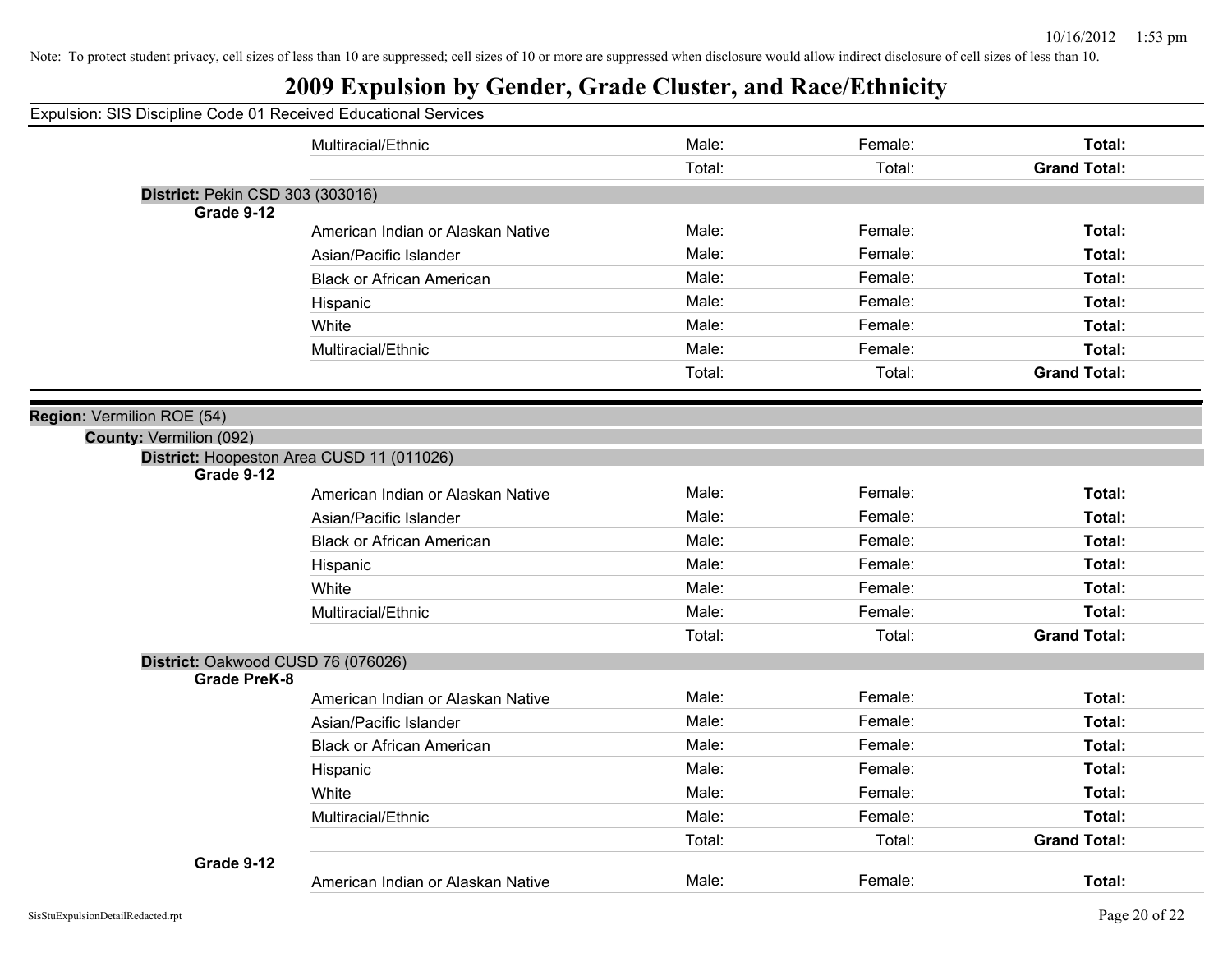|  |  |  |  | Expulsion: SIS Discipline Code 01 Received Educational Services |  |
|--|--|--|--|-----------------------------------------------------------------|--|
|  |  |  |  |                                                                 |  |

|                                                         | Asian/Pacific Islander            | Male:  | Female: | Total:              |
|---------------------------------------------------------|-----------------------------------|--------|---------|---------------------|
|                                                         | <b>Black or African American</b>  | Male:  | Female: | Total:              |
|                                                         | Hispanic                          | Male:  | Female: | Total:              |
|                                                         | White                             | Male:  | Female: | Total:              |
|                                                         | Multiracial/Ethnic                | Male:  | Female: | Total:              |
|                                                         |                                   | Total: | Total:  | <b>Grand Total:</b> |
| District: Westville CUSD 2 (002026)                     |                                   |        |         |                     |
| <b>Grade PreK-8</b>                                     |                                   |        |         |                     |
|                                                         | American Indian or Alaskan Native | Male:  | Female: | Total:              |
|                                                         | Asian/Pacific Islander            | Male:  | Female: | Total:              |
|                                                         | <b>Black or African American</b>  | Male:  | Female: | Total:              |
|                                                         | Hispanic                          | Male:  | Female: | Total:              |
|                                                         | White                             | Male:  | Female: | Total:              |
|                                                         | Multiracial/Ethnic                | Male:  | Female: | Total:              |
|                                                         |                                   | Total: | Total:  | <b>Grand Total:</b> |
|                                                         |                                   |        |         |                     |
| Region: Will ROE (56)                                   |                                   |        |         |                     |
| <b>County: Will (099)</b>                               |                                   |        |         |                     |
| District: Joliet PSD 86 (086005)<br><b>Grade PreK-8</b> |                                   |        |         |                     |
|                                                         | American Indian or Alaskan Native | Male:  | Female: | Total:              |
|                                                         | Asian/Pacific Islander            | Male:  | Female: | Total:              |
|                                                         | <b>Black or African American</b>  | Male:  | Female: | Total:              |
|                                                         | Hispanic                          | Male:  | Female: | Total:              |
|                                                         | White                             | Male:  | Female: | Total:              |
|                                                         | Multiracial/Ethnic                | Male:  | Female: | Total:              |
|                                                         |                                   | Total: | Total:  | <b>Grand Total:</b> |
| District: Joliet Twp HSD 204 (204017)                   |                                   |        |         |                     |
| Grade 9-12                                              |                                   |        |         |                     |
|                                                         | American Indian or Alaskan Native | Male:  | Female: | Total:              |
|                                                         | Asian/Pacific Islander            | Male:  | Female: | Total:              |
|                                                         | <b>Black or African American</b>  | Male:  | Female: | Total:              |
|                                                         |                                   |        |         |                     |
|                                                         | Hispanic                          | Male:  | Female: | Total:              |